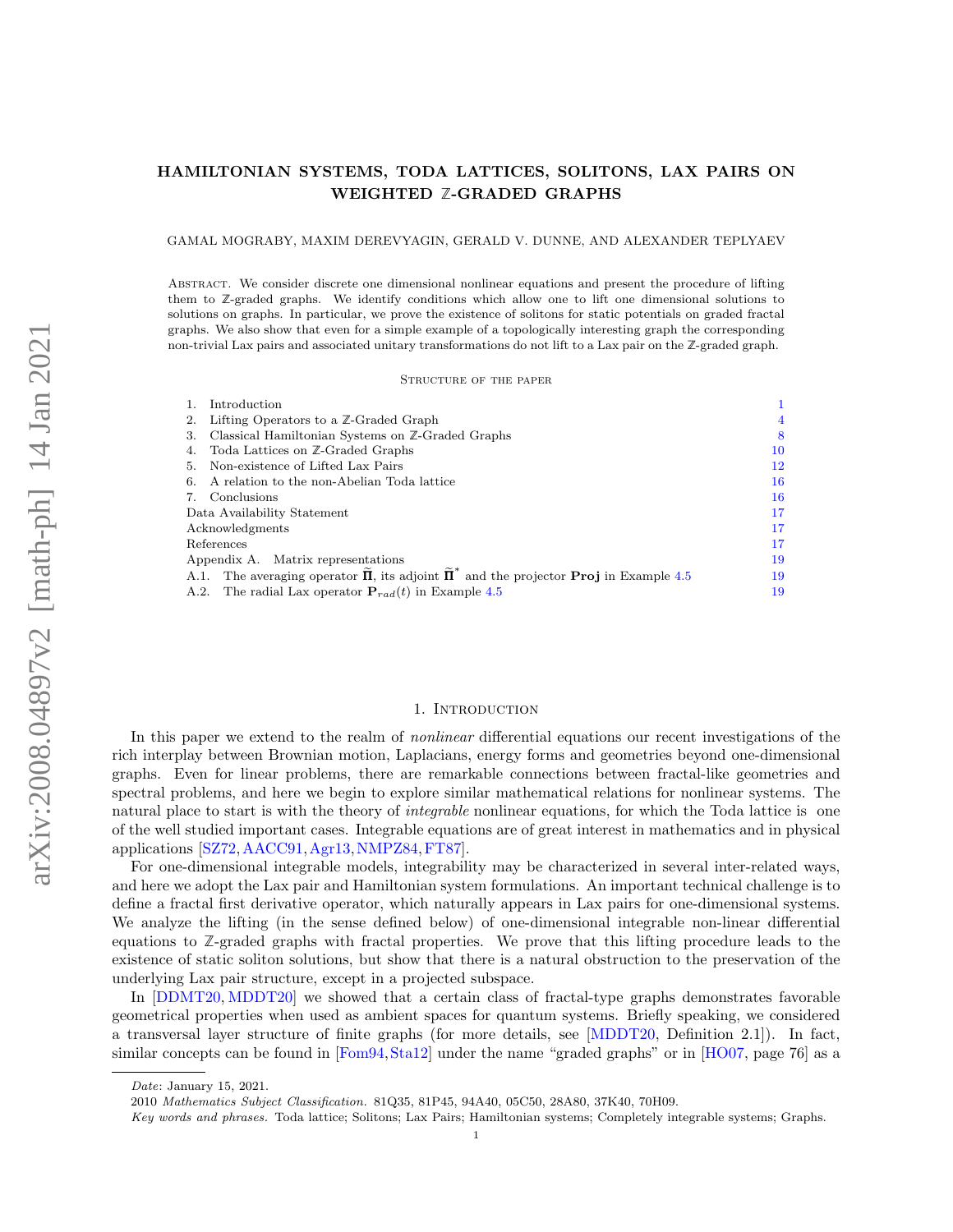<span id="page-1-3"></span>"stratification" of a graph. Here we apply these constructions to fractal-like graphs. We interpret the graphs in question as qubit networks, in which each vertex represents a spin. The spin-spin interaction is described by a given Hamiltonian operator. The transversal decomposition of such a graph provides an auxiliary  $1D$  $\alpha$  is the main contain operator. The transversal decomposition of such a graph provides an advising  $\alpha$  chain. We interpret this 1D chain in a similar manner as a 1D qubit chain, where the spin-spin interaction is described by a given Jacobi matrix. In [\[DDMT20,](#page-17-3) [MDDT20\]](#page-17-4) we introduced a technique on how to relate the  $\frac{1}{2}$  and  $\frac{1}{2}$  and  $\frac{1}{2}$  and  $\frac{1}{2}$  and  $\frac{1}{2}$  and  $\frac{1}{2}$  and  $\frac{1}{2}$  and  $\frac{1}{2}$  and  $\frac{1}{2}$  and  $\frac{1}{2}$  and  $\frac{1}{2}$  and  $\frac{1}{2}$  and  $\frac{1}{2}$  and  $\frac{1}{2}$  and  $\frac{1}{2}$  and  $\frac{1}{2}$  a systems on graphs to one-dimensional solvable models. These methods have been applied successfully to analyze perfect quantum state transfer on graphs. In particular, we gave an algorithm to design Hamiltonians on a large class of graphs, such that perfect quantum state transfer is achieved. This result was established on a large class of graphs, such that perfect quantum state transfer is achieved. This result was established<br>by reducing the perfect quantum state transfer to the auxiliary  $1D$  chain and subsequently lifting the known results of the one-dimensional case to the graph. by reducing the perfect quantum state transfer to the auxiliary  $1D$  chain and subsequently lifting the known analyze perfect quantum state transfer to the auxiliary  $1D$  chain and subsequently lifting the known

<span id="page-1-2"></span>

FIGURE 1. Hambly-Kumagai Diamond finite  $\mathbb{Z}$ -graded graphs of level 3 and 4 with uni-Fraction 1: Hamply-Kunlagar Diamond limit  $\sum$ -graded graphs of level 3 and 4 with differently bounded degree and the asymptotic similarity dimension dim  $=$   $\frac{\log 6}{\log 4}$ , [\[KT04,](#page-17-8) [MT95,](#page-17-9)  $MT03, LP01$  $MT03, LP01$ . The asymptotic similar bounded degree and the asymptotic similar  $\log 4$ 

<span id="page-1-1"></span>

FIGURE 2. Three simple examples of infinite  $\mathbb{Z}$ -graded graphs where our methods are ap- $\text{plicable.}$  $\sum_{i=1}^{\infty}$  present paper, we extend our approach to classical nonlinear  $\sum_{i=1}^{\infty}$  particular systems. As a particular system of  $\sum_{i=1}^{\infty}$ plicable.

In the present paper, we extend our approach to classical *nonlinear* Hamiltonian systems. As a particular example we consider the Toda lattice, which was first introduced in [\[Tod67a,](#page-17-12) Tod67b] as a model of an infinite 1D-chain of particles with nearest-neighbor interactions. It describes a simple one-dimensional crystal composed of particles that interact by nonlinear forces [Tod81]. The corresponding equations of motion are formulated as a classical Hamiltonian gratem in which  $\alpha \in \mathbb{Z}$  corresponds to the n th particle  $\frac{1}{2}$  The Hamiltonian function in the case of exponential interaction  $\alpha$  and  $\alpha$  of the state is that interact by noninear lotes [10001]. The corresponding equations of motion are formulated as a classical Hamiltonian system, in which  $n \in \mathbb{Z}$  corresponds to the *n*-th particle. The Hamiltonian function in the case of exponential interactions has the following form

<span id="page-1-0"></span>(1.1) 
$$
H_{\mathbb{Z}}(q,p) = \sum_{n \in \mathbb{Z}} \frac{p_{\mathbb{Z}}^2(n,t)}{2} + \sum_{(n,n+1) \in E(\mathbb{Z})} U(q_{\mathbb{Z}}(n+1,t) - q_{\mathbb{Z}}(n,t)).
$$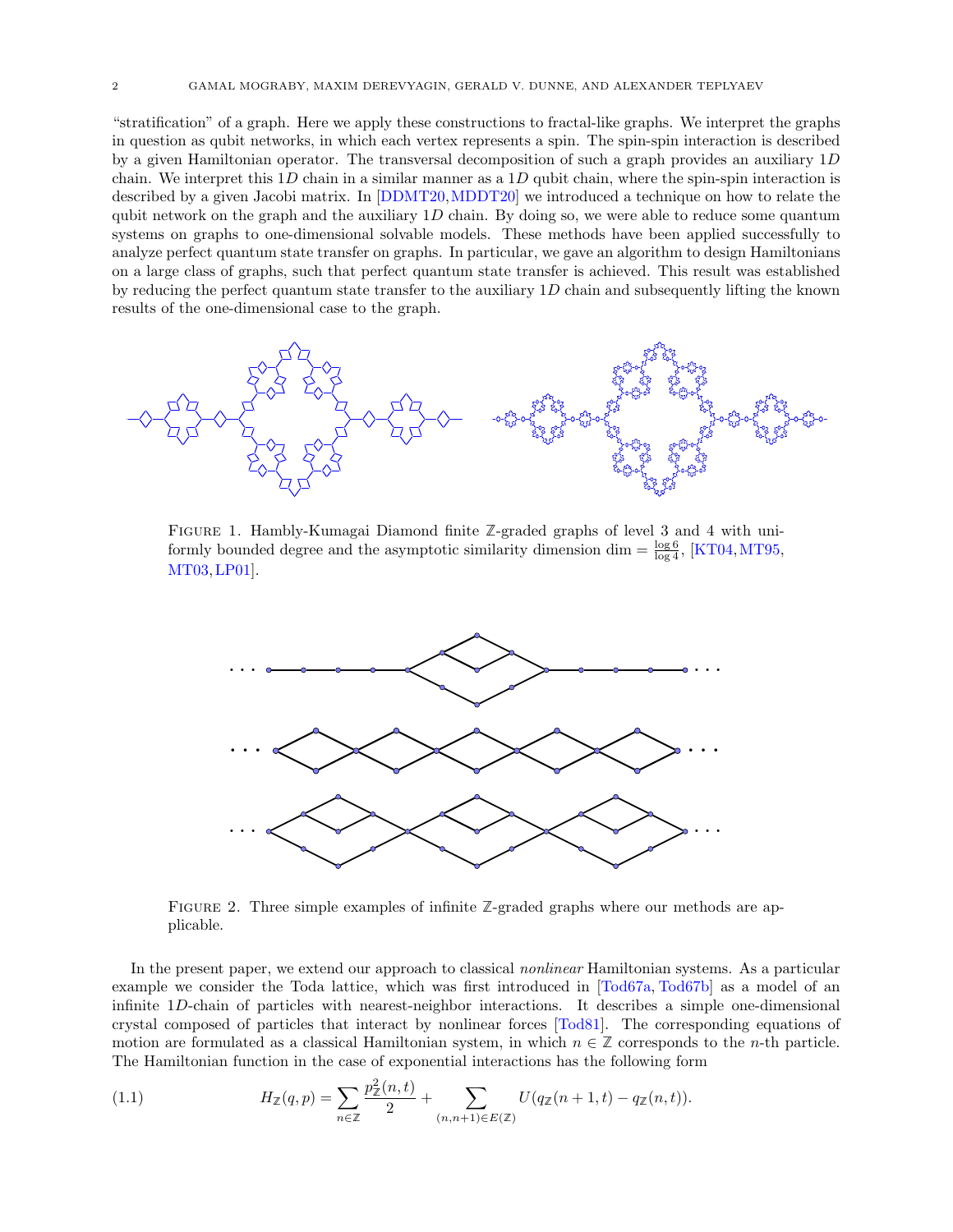<span id="page-2-1"></span>where  $q(n, t)$  defines the displacement at the moment t of the n-th particle from its equilibrium position,  $p(n, t)$  represents the momentum and  $U(r) = e^{-r} - 1$  is a potential function, which accounts for the exponential interactions. Note that the Hamiltonian function defined in  $(1.1)$  is a rescaled variant of the original version introduced by M. Toda (for more details, see [\[Tes00,](#page-17-15) Chapter 12]). Toda's seminal papers in 1967 generated broad interest in both mathematics as well as physics communities. Flaschka [\[Fla74b\]](#page-17-16), Henon [\[H´74\]](#page-17-17) and Moser [\[Mos75\]](#page-17-18) proved the complete integrability of the Toda lattice (nonperiodic and periodic Toda lattices). Moreover, Flaschka [\[Fla74b\]](#page-17-16) and Manakov [\[Man75\]](#page-17-19) introduced a change of variables and thereby reformulated the equations of motions of a Toda lattice as a Lax Pair [\[Lax68\]](#page-17-20). This gives rise to a time-evolution on the vector space of real, symmetric, tridiagonal matrices which preserves the spectrum of the initial data. Another prominent feature of Toda lattices, which is connected to complete integrability, is the existence of soliton solutions.

For graphs in our paper we understand the notion of solitons in a wide sense, i.e., as nonlinear waves that tend to constant values at infinity and have certain stability properties. Note that our graphs may not be translationally invariant, and therefore we are not defining solitons as translational invariant solutions. However, if we assume that the graph is translationally invariant with a period  $T$ , and a naturally defined radial soliton is moving with a speed c, then this soliton keeps its profile after time shift by  $T/c$  and the space shift by T because of Theorem [3.8.](#page-9-1) Two examples of the periodic graphs with periods  $T = 2$  and  $T = 4$  are the bottom two graphs in Figure [2.](#page-1-1) It is not possible to get a generalization of Lax pairs because of reasoning in Theorem [5.6](#page-14-0) (see also Section [6](#page-15-0) about a relation to the non-Abelian Toda lattice).

We denote a graph by  $G = (V(G), E(G))$ , where  $V(G)$  and  $E(G)$  represent the set of vertices and directed edges, respectively. We equip the set of vertices and edges with measures

<span id="page-2-0"></span>
$$
\mu_V: V(G) \to (0, \infty), \ x \mapsto \mu_V(x), \qquad \mu_E: E(G) \to (0, \infty), \ (x, y) \mapsto \mu_E(x, y).
$$

The potential energy term in the Hamiltonian function will be expressed in terms of the graph edges. In this way, the particle interactions are reflected in the graph adjacency relations. For a potential, we set a function  $U : \mathbb{R} \to \mathbb{R}$ , which is assumed to be twice continuously differentiable, i.e.,  $U \in C^2(\mathbb{R})$ . A Hamiltonian function on a  $\mathbb{Z}$ -graded graph  $G$  is then formally defined as

(1.2) 
$$
H_G(q_t, p_t) = \sum_{x \in V(G)} \frac{p^2(x, t)}{2\mu_V(x)} + \sum_{(x, y) \in E(G)} \mu_E(x, y) U(\partial q_t(x, y)),
$$

where  $\partial q_t(x, y) := q(y, t) - q(x, t), (x, y) \in E(G)$ , see Definition [3.3.](#page-7-1) Note that **Z**-graded graphs are defined at the beginning of section [2.](#page-3-0) Having introduced a Hamiltonian function on a graph, we then compute the corresponding equations of motion. Subsequently, we rewrite the equations of motion as a flow in an appropriately chosen Banach space. By doing so, and under the assumption that there exists  $\delta > 0$  such that  $\mu_V(x) \geq \delta$  for all  $x \in V(G)$ , we prove local in time existence and uniqueness of solutions for the equations of motion in Theorem [3.5.](#page-8-0) We note that the considerations so far are true for general graphs as there was no particular use of the **Z**-graded graph definition. An essential aspect of **Z**-graded graphs, see Figures [1](#page-1-2) and [2,](#page-1-1) is that they admit a natural "radial direction", which gives rise to the transversal decomposition and the auxiliary 1D chain. We equip the  $\mathbb{Z}$ -graded graph and the associated 1D chain with the Hamiltonian functions [\(1.2\)](#page-2-0) and [\(1.1\)](#page-1-0), respectively. One of our main results in section [3](#page-7-0) is Theorem [3.8,](#page-9-1) which states that under the Assumption [2.8](#page-5-0) on the measures we can lift any solution corresponding to the Hamiltonian function [\(1.1\)](#page-1-0) to a radial solution corresponding to the Hamiltonian function [\(1.2\)](#page-2-0) in the sense of Definition [3.7.](#page-9-2)

Theorem [3.8](#page-9-1) provides a way to find soliton solutions on **Z**-graded graphs. Note that this result is very general and does not make any explicit reference to the type of the potential  $U$ , except the regularity assumption,  $U \in C^2(\mathbb{R})$ . Another implication of Theorem [3.8](#page-9-1) is that the radial solutions are locally stable in time, i.e., if the initial value is taken in the subspace of radial functions, then the corresponding solutions stay in this subspace. The stability of radial solutions will be used in the last section when investigating the Lax pair formalism on **Z**-graded graphs. In Section [4,](#page-9-0) we specialize to the case of Toda lattices. Using known results about the one-dimensional Toda lattice, Corollary [4.4](#page-11-2) extends the result in Theorem [3.8](#page-9-1) and provides a global radial solution, i.e., it exists for all  $t \in \mathbb{R}$ . In particular, an N-soliton solution can be lifted with the same argument to a radial solution on a **Z**-graded graph G.

The last section, Section [5,](#page-11-0) deals with the Lax pair formalism on **Z**-graded graphs. The intuition behind our approach is the following. We transform the equations of motion for the 1D chain  $\mathbb Z$  via the Flaschka's variables, see Definition [4.1.](#page-9-3) We obtain an equivalent system of equations, which is a time evolution given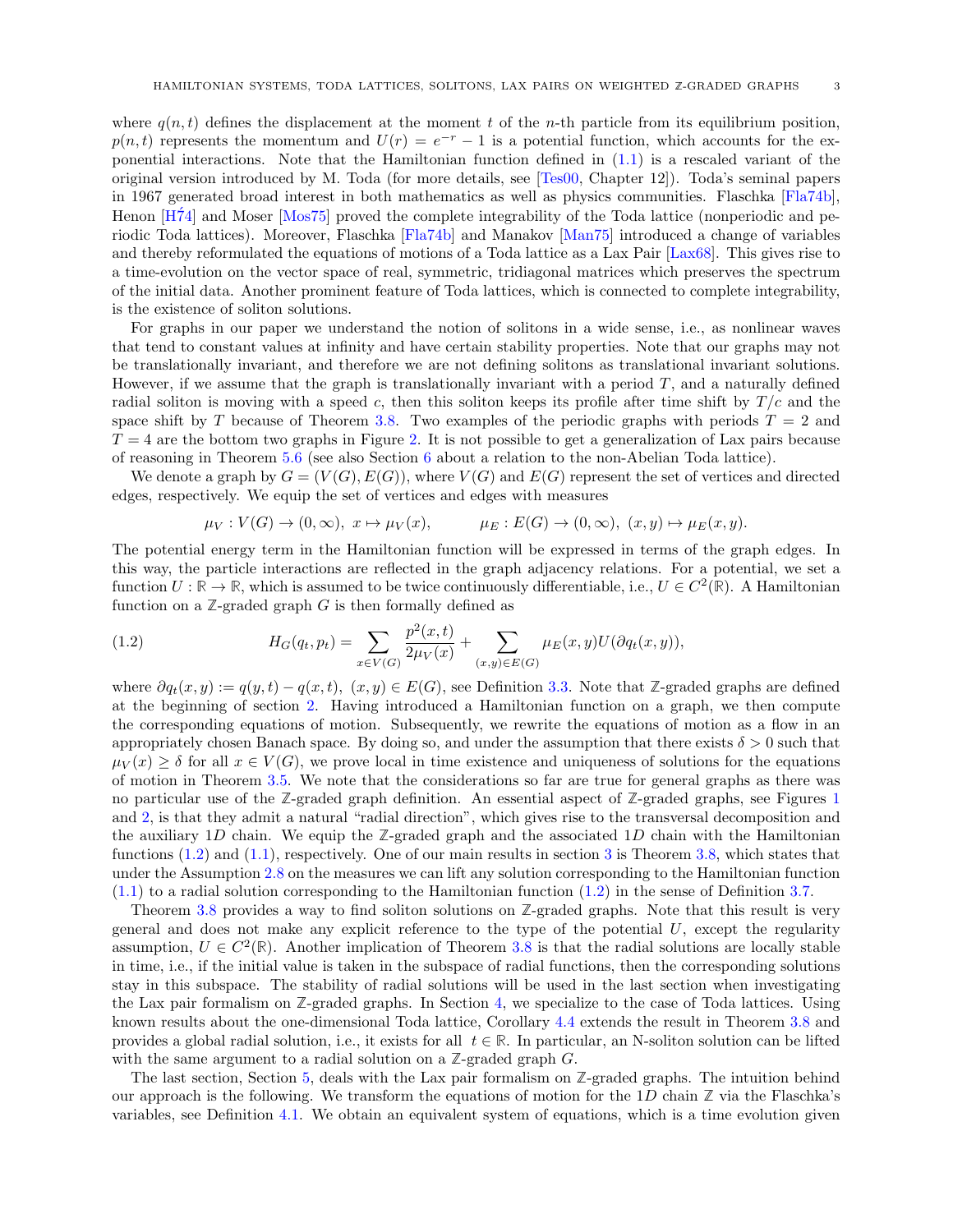<span id="page-3-3"></span>by a Lax pair  $\{P_{\mathbb{Z}}(t), L_{\mathbb{Z}}(t)\}$ , namely

(1.3) 
$$
\frac{d}{dt}\mathbf{L}_{\mathbb{Z}}(t) = [\mathbf{P}_{\mathbb{Z}}(t), \mathbf{L}_{\mathbb{Z}}(t)] := \mathbf{P}_{\mathbb{Z}}(t)\mathbf{L}_{\mathbb{Z}}(t) - \mathbf{L}_{\mathbb{Z}}(t)\mathbf{P}_{\mathbb{Z}}(t), \quad t \in \mathbb{R},
$$

where  $\mathbf{L}_{\mathbb{Z}}(t)$  is an infinite Jacobi matrix and  $\mathbf{P}_{\mathbb{Z}}(t) := [\mathbf{L}_{\mathbb{Z}}(t)]_+ - [\mathbf{L}_{\mathbb{Z}}(t)]_-,$  such that  $[\mathbf{L}_{\mathbb{Z}}(t)]_+$  and  $[\mathbf{L}_{\mathbb{Z}}(t)]_$ define the upper and lower triangular parts of  $L_z(t)$  respectively. In Theorem [2.12](#page-5-1) we proved that under some assumptions each Jacobi matrix could be lifted to an operator on a **Z**-graded graph. We call such some assumptions each Jacobi matrix could be lifted to an operator on a  $\mathbb{Z}$ -graded graph. We call such<br>an operator a lifted Jacobi matrix and denote it by  $\mathbf{L}(t)$ . We raise the question of whether we can find a skew-adjoint operator  $P_{\mathcal{G}}(t)$  acting on G such that

(1.4) 
$$
\frac{d}{dt}\mathbf{L}(t) = [\mathbf{P}_{\mathrm{G}}(t), \ \mathbf{L}(t)].
$$

(1.4)  $\frac{d}{dt} \mathbf{L}(t) = [\mathbf{P}_{\mathbf{G}}(t), \mathbf{L}(t)].$ <br>In such a case we can imply that the pair  ${\mathbf{P}_{\mathbf{G}}(t), \mathbf{L}(t)}$  satisfies the isospectral property. We constructed an example showing that this is not always possible, see Theorem [5.6.](#page-14-0) an example showing that this is not always possible, see Theorem 5.6.

Our work is part of a long term study of mathematical physics on fractals and self-similar graphs Our work is part of a long term study of mathematical physics on fractals and self-similar graphs [\[BCD](#page-16-5)+08a, [BCD](#page-16-6)+08b, ADT09, ADT10, [ABD](#page-16-9)+12, [ACD](#page-16-10)+19, Akk13, Dun12, ARKT16, HM20], in which novel [BCD+08a, BCD+08b, [ADT09,](#page-16-7) [ADT10,](#page-16-8) ABD+12, ACD+19, [Akk13,](#page-16-11) [Dun12,](#page-17-21) [ARKT16,](#page-16-12) [HM20\]](#page-17-22), in which novel features of quantum processes on fractals can be associated with the unusual spectral and geometric prop-features of quantum processes on fractals can be associated with the unusual spectral and geometric properties of fractals compared to regular graphs and smooth manifolds. erties of fractals compared to regular graphs and smooth manifolds.

The paper is organized as follows. In Section [2](#page-3-0) we develop the technique of lifting operators from a The paper is organized as follows. In Section 2 we develop the technique of lifting operators from a 1D chain to  $\mathbb{Z}$ -graded graphs. Section [3](#page-7-0) introduces classical Hamiltonian systems on  $\mathbb{Z}$ -graded graphs and provides existence and uniqueness statements for the equations of motion. In Section [4](#page-9-0) some of the known provides existence and uniqueness statements for the equations of motion. In Section 4 some of the known results of the one-dimensional Toda lattice are lifted to  $\mathbb{Z}\text{-graded graphs.}$  In Section [5](#page-11-0) we provide an example showing that a Lax pair formalism can not be lifted in general to a **Z**-graded graph G. showing that a Lax pair formalism can not be lifted in general to a **Z**-graded graph G.

## 2. Lifting Operators to a **Z**-Graded Graph 2. Lifting Operators to a **Z**-Graded Graph

<span id="page-3-0"></span>In this section, we mostly extend the machinery developed in previous work  $[DDMT20, MDDT20]$  $[DDMT20, MDDT20]$  $[DDMT20, MDDT20]$  to the case of infinite graphs. We follow [\[Fom94,](#page-17-5) [Sta12,](#page-17-6) [Sta88\]](#page-17-23) and define a Z-graded graph. We refer to the triple  $G = (V(G), E(G), \Pi)$  as a  $\mathbb{Z}$ -graded graph provided that

- (1)  $(V(G), E(G))$  is a connected graph with a countable vertex set  $V(G)$  and an edge set  $E(G)$ ,
- (2)  $\Pi: V(G) \to \mathbb{Z}$  is a rank function,
- (2)  $\mathbf{H}: V(G) \to \mathbb{Z}$  is a rank function,<br>(3) for an edge  $(x, y) \in E(G)$ , we have  $\mathbf{\Pi}(y) = \mathbf{\Pi}(x) + 1$ . (3) for an edge  $(x, y) \in E(G)$ , we have  $\mathbf{H}(y) = \mathbf{H}(x) + 1$ .

<span id="page-3-1"></span>This definition is illustrated in Figures [1,](#page-1-2) [2](#page-1-1) and [3.](#page-3-1) This definition is illustrated in Figures 1, 2 and 3.



FIGURE 3. One of the simplest nontrivial infinite  $\mathbb{Z}$ -graded graphs G with its projection on  $\Pi(G) = \mathbb{Z}.$ 

We call  $\Pi^{-1}(n)$  the n-th transversal layer. The graph G is said to admit a countable transversal decomposition,  $V(G) = \bigcup_{n \in \mathbb{Z}} \mathbf{\Pi}^{-1}(n)$ .

Remark 2.1. The rank function is commonly denoted by  $\rho$ , see [\[Sta88,](#page-17-23) [Fom94,](#page-17-5) [Sta12\]](#page-17-6). Similarly, the *n*-th transversal layer  $\Pi^{-1}(n)$  is often called the *n*-th level of G (see [\[BO16,](#page-16-13) page 86]).

Given  $G = (V(G), E(G), \Pi)$  a Z-graded graph. We equip G with a measure,  $\mu_V : V(G) \to [0, \infty]$ .

<span id="page-3-2"></span>**Assumption 2.2.** We assume  $\mu_V(x) > 0$  for all  $x \in V(G)$  and that the restriction of  $\mu_V$  to a transversal layer is a probability measure, i.e.,  $\mu(\mathbf{\Pi}^{-1}(n)) = 1$ ,  $\forall n \in \mathbb{Z}$ .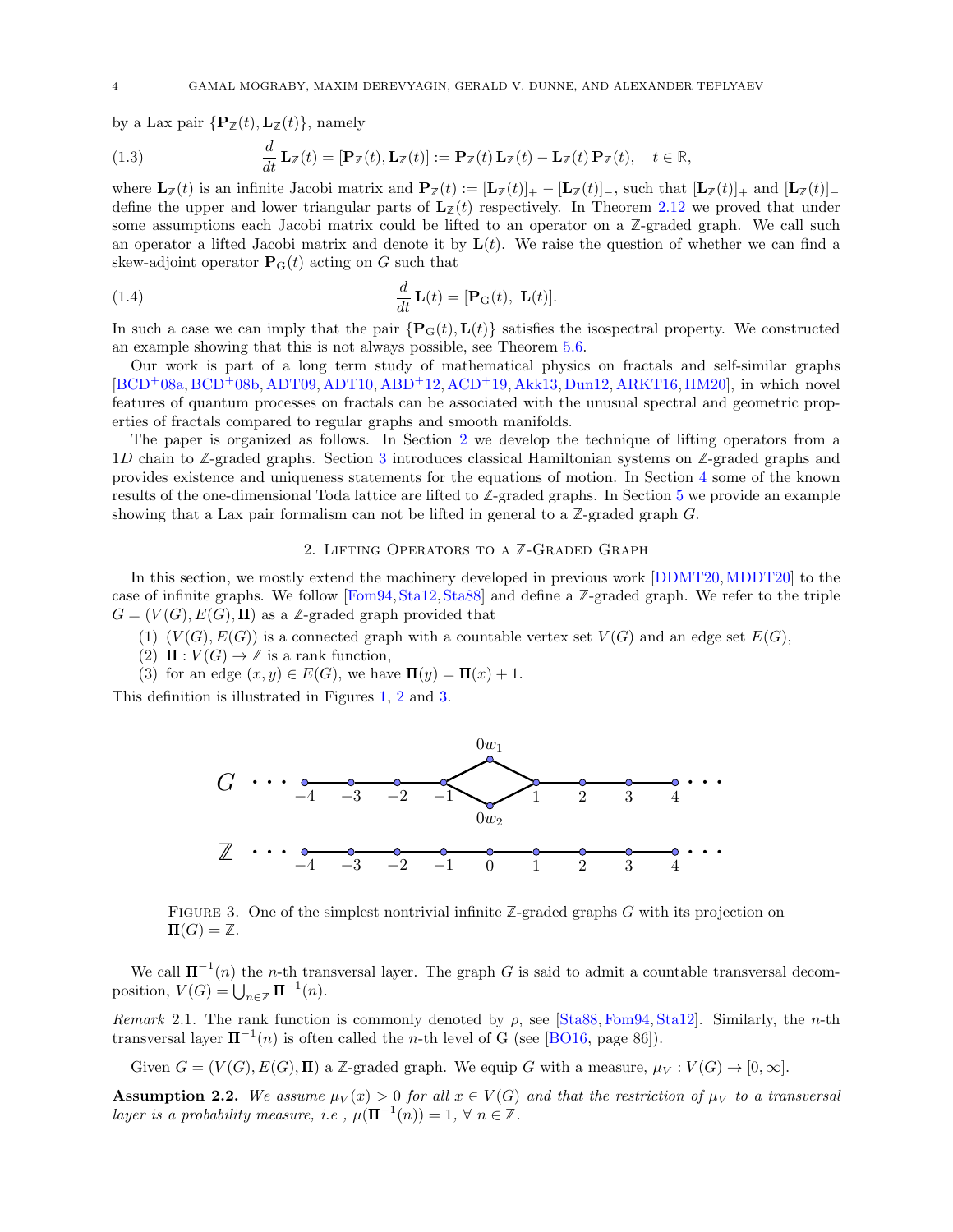<span id="page-4-3"></span>We showed in [\[DDMT20,](#page-17-3) [MDDT20\]](#page-17-4) that a transversal decomposition  $V(G) = \bigcup_n \mathbf{\Pi}^{-1}(n)$  relates the graph G in a natural way to an auxiliary 1D chain. The 1D chain in the case of a  $\mathbb{Z}$ -graded graph is simply the set of integers  $\mathbb{Z}$  considered as a path graph  $(V(\mathbb{Z}), E(\mathbb{Z}))$  with the vertex set  $V(\mathbb{Z}) = \mathbb{Z}$  and an edge set  $E(\mathbb{Z}) = \{(n-1,n): n \in \mathbb{Z}\}.$  The graph G and the associated 1D chain  $\mathbb{Z}$  are equipped with the following Hilbert spaces.

(2.1) 
$$
\ell^2(G) = \{ \psi : V(G) \to \mathbb{C} \mid \langle \psi | \psi \rangle_G < \infty \}, \qquad \langle \psi | \varphi \rangle_G = \sum_{x \in V(G)} \psi(x) \overline{\varphi(x)} \mu_V(x),
$$

(2.2) 
$$
\ell^2(\mathbb{Z}) = \{ \psi : \mathbb{Z} \to \mathbb{C} \mid \langle \psi | \psi \rangle < \infty \}, \qquad \langle \psi | \varphi \rangle = \sum_{n \in \mathbb{Z}} \psi(n) \overline{\varphi(n)}.
$$

Similar to the set of vertices, the **Z**-graded graph structure induces a natural transversal decomposition of the set of edges. We equip the set of edges with a measure  $\mu_E : E(G) \to [0, \infty], (x, y) \mapsto \mu_E(x, y)$ .

<span id="page-4-2"></span>Assumption 2.3. We assume  $\mu_E(x, y) > 0$  for all  $(x, y) \in E(G)$  and that the restriction of  $\mu_E$  to a transversal layer of edges is a probability measure.

We will consider functions defined on edges and therefore introduce the following Hilbert spaces.

$$
\ell^2(E(G)) = \{ \psi : E(G) \to \mathbb{C} \mid \langle \psi | \psi \rangle_E < \infty \}, \quad \langle \psi | \varphi \rangle_E = \sum_{(x,y) \in E(G)} \psi(x,y) \overline{\varphi(x,y)} \mu_E(x,y),
$$
  

$$
\ell^2(E(\mathbb{Z})) = \{ \psi : E(\mathbb{Z}) \to \mathbb{C} \mid \langle \psi | \psi \rangle < \infty \}, \quad \langle \psi | \varphi \rangle = \sum_{(n,n+1) \in E(\mathbb{Z})} \psi(n,n+1) \overline{\varphi(n,n+1)}.
$$

Let X be either  $V(G)$ ,  $V(\mathbb{Z})$ ,  $E(G)$  or  $E(\mathbb{Z})$ , we denote the Banach spaces of bounded functions on X by

$$
\ell^{\infty}(X) = \{ \psi : X \to \mathbb{C} \mid ||\psi||_{\ell^{\infty}(X)} < \infty \}, \quad ||\psi||_{\ell^{\infty}(X)} := \sup_{x \in X} |\psi(x)|.
$$

<span id="page-4-4"></span>**Definition 2.4.** Given  $G = (V(G), E(G), \Pi)$  a Z-graded graph. The subspace of radial functions is defined as  $\ell_{rad}^2(G) = \{ \psi \in \ell^2(G) \mid \psi(x) = \psi(y) \text{ if } \Pi(x) = \Pi(y) \}.$  We denote the projection of  $\ell^2(G)$  onto  $\ell_{rad}^2(G)$ by  $\text{Proj}: \ell^2(G) \to \ell^2_{rad}(G)$ . In addition, we define the averaging operator as the following mapping

$$
\widetilde{\Pi}: \ell^2(G) \to \ell^2(\mathbb{Z}), \quad \psi \mapsto \widetilde{\Pi} \psi(n) := \sum_{x \in \Pi^{-1}(n)} \psi(x) \mu_V(x).
$$

Remark 2.5. A simple computation shows that Proj is an orthogonal projection.

<span id="page-4-1"></span>**Proposition 2.6.** The averaging operator  $\widetilde{\mathbf{\Pi}}$  is bounded with  $\|\widetilde{\mathbf{\Pi}}\| = 1$ . Let  $\widetilde{\mathbf{\Pi}}^*$  be the adjoint operator of  $\widetilde{\mathbf{\Pi}}$ ,  $then \widetilde{\Pi}^* \; is \; given \; by \; \widetilde{\Pi}^* : \ell^2(\mathbb{Z}) \to \ell^2(G), \; \; \varphi \mapsto \widetilde{\Pi}^* \varphi(x) = \varphi(\Pi(x)).$  Moreover,  $\ell^2_{rad}(G)$  is a closed subspace of  $\ell^2(G)$ .

*Proof.* Using  $|\tilde{\mathbf{\Pi}} \psi(n)| \leq \sum_{x \in \mathbf{\Pi}^{-1}(n)} |\psi(x)| \mu_V(x)$  and Jensen inequality, we imply

$$
|\widetilde{\mathbf{\Pi}} \psi(n)|^2 \le \left(\sum_{x \in \mathbf{\Pi}^{-1}(n)} |\psi(x)| \mu_V(x)\right)^2 \le \sum_{x \in \mathbf{\Pi}^{-1}(n)} |\psi(x)|^2 \mu_V(x).
$$

Hence,  $||\tilde{\mathbf{H}} \psi||^2 = \langle \tilde{\mathbf{H}} \psi \Big| \tilde{\mathbf{H}} \psi \rangle = \sum_{n \in \mathbb{Z}} |\tilde{\mathbf{H}} \psi(n)|^2 \leq \sum_{n \in \mathbb{Z}} \sum_{x \in \mathbf{\Pi}^{-1}(n)} |\psi(x)|^2 \mu_V(x) = \langle \psi | \psi \rangle_G = ||\psi||_G^2$  and  $||\mathbf{I}|| \leq 1$ . Equality holds by choosing  $\psi$ , for example, to be one on a single transversal layer and zero elsewhere. The second statement follows from [\[MDDT20,](#page-17-4) Lemma 2.4, page 3]. We prove now that  $\ell_{rad}^2(G)$ is a closed subspace of  $\ell^2(G)$ . Let  $\psi \in \ell^2(G)$  and  $\{\psi_m\}_{m \in \mathbb{N}} \subset \ell^2_{rad}(G)$  such that  $\lim_{m \to \infty} ||\psi_m - \psi||_G = 0$ . By the nonnegativity of the terms, we have

<span id="page-4-0"></span>(2.3) 
$$
\lim_{m \to \infty} \sum_{x \in \mathbf{\Pi}^{-1}(n)} |\psi_m(x) - \psi(x)|^2 \mu_V(x) = 0, \quad \forall n \in \mathbb{Z}.
$$

Recall Assumption [2.2,](#page-3-2) we have  $\mu_V(x) > 0$  for all  $x \in V(G)$ . Equation [\(2.3\)](#page-4-0) implies for a fixed transversal layer  $n \in \mathbb{Z}$ ,

(2.4) 
$$
\lim_{m \to \infty} |\psi_m(x) - \psi(x)| = 0, \quad \forall x \in \mathbf{\Pi}^{-1}(n).
$$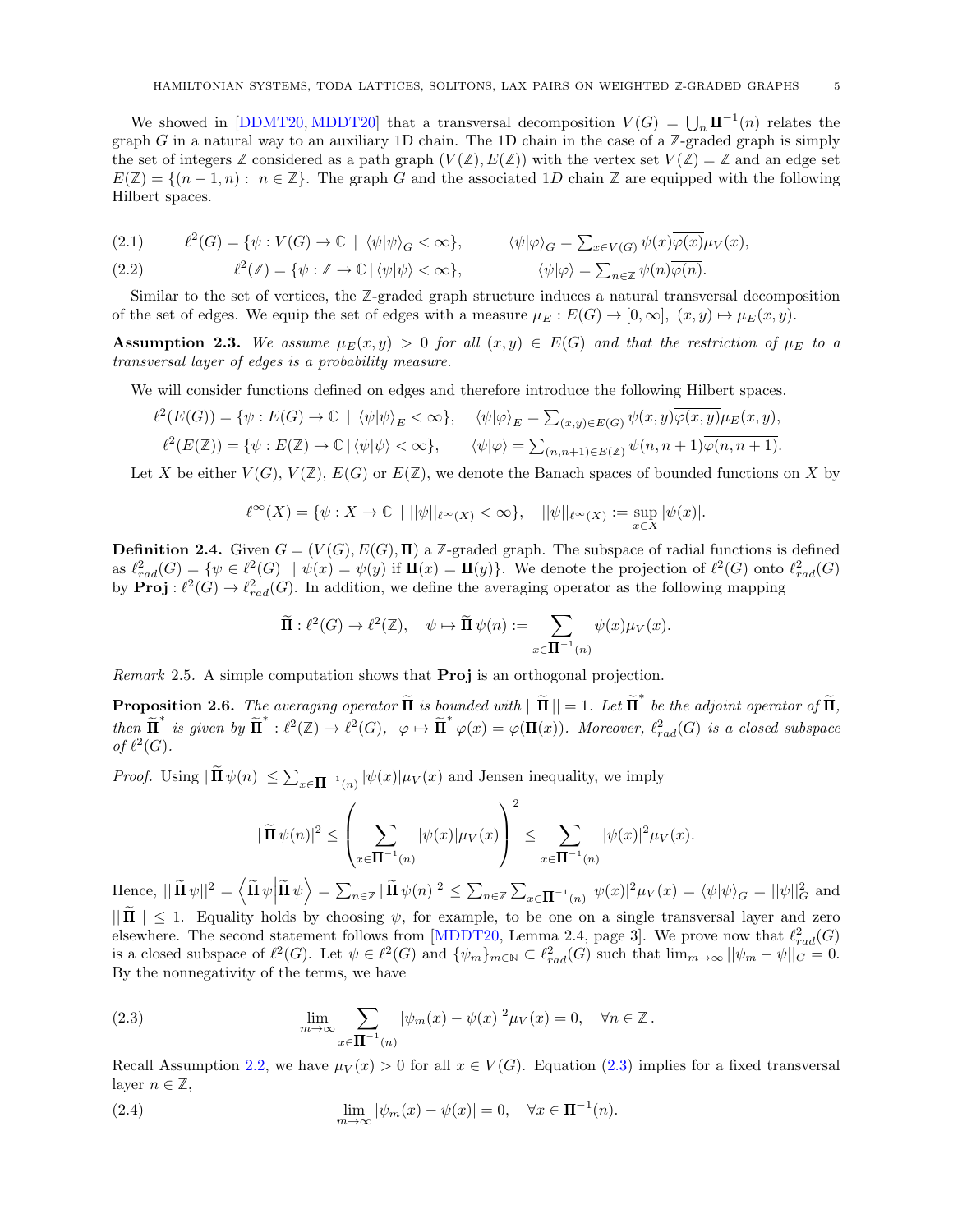<span id="page-5-8"></span><span id="page-5-2"></span>Let  $x, y \in \mathbf{\Pi}^{-1}(n)$ , note that  $\psi_m(x) = \psi_m(y)$  for all  $m \in \mathbb{N}$ . We observe

(2.5) 
$$
|\psi(x) - \psi(y)| \le |\psi(x) - \psi_m(x)| + |\psi(y) - \psi_m(y)|, \quad \forall m \in \mathbb{N}.
$$

Taking the limit of inequality [\(2.5\)](#page-5-2) gives  $\psi(x) = \psi(y)$ . Hence  $\psi \in \ell_{rad}^2(G)$ .

We will use the following lemma frequently.

<span id="page-5-6"></span>**Lemma 2.7.** Let  $Id_{\ell^2(\mathbb{Z})}: \ell^2(\mathbb{Z}) \to \ell^2(\mathbb{Z})$  be the identity operator on  $\ell^2(\mathbb{Z})$ . Then

- (1) The range of  $\widetilde{\mathbf{\Pi}}^*$  is  $\ell^2_{rad}(G)$ .
- (2)  $Ker \widetilde{\mathbf{\Pi}} = \ell_{rad}^2(G)^{\perp}$  and  $Ker \widetilde{\mathbf{\Pi}}^{\perp} = \ell_{rad}^2(G)$
- $(3) \widetilde{\Pi} \widetilde{\Pi}^* = Id_{\ell^2(\mathbb{Z})}$
- (4)  $\tilde{\Pi}^* \tilde{\Pi} = Proj$

Proof. It follows by a similar argument for the case of finite graphs in [\[MDDT20,](#page-17-4) Lemma 2.5, page 4]. The second statement of part (2) holds by  $Ker \widetilde{\mathbf{\Pi}}^{\perp} = \overline{\ell_{rad}^2(G)} = \ell_{rad}^2(G)$  and Proposition [2.6.](#page-4-1)

The following considerations are relevant for lifting the Lax pair formalism from the auxiliary 1D chain to a **Z**-graded graph (see section [5\)](#page-11-0). Let  $\{a(n, n+1)\}_{(n,n+1)\in E(\mathbb{Z})} \in \ell^{\infty}(E(\mathbb{Z}))$  and  $\{b(n)\}_{n\in V(\mathbb{Z})} \in \ell^{\infty}(E(\mathbb{Z}))$ . We denote an *infinite Jacobi matrix* by **J** 

<span id="page-5-7"></span>
$$
(2.6) \t\t \mathbf{J}: \ell^2(\mathbb{Z}) \to \ell^2(\mathbb{Z}), \t\t \varphi(n) \mapsto a(n, n+1)\varphi(n+1) + b(n)\varphi(n) + a(n-1, n)\varphi(n-1),
$$

We require that both sequences are real-valued and  $a(n, n + 1) \neq 0$  for all  $n \in \mathbb{Z}$ . The Jacobi matrix **J** is bounded and self-adjoint on  $\ell^2(\mathbb{Z})$ .

<span id="page-5-0"></span>**Assumption 2.8** (Measure Balance Assumption). Let  $x \in V(G)$ . The following identities for the measures hold:

$$
\mu_V(x) = \sum_{(x,y) \in E(G)} \mu_E(x,y), \qquad \mu_V(x) = \sum_{(y,x) \in E(G)} \mu_E(y,x).
$$

Remark 2.9. The assumption [2.8](#page-5-0) is compatible with the assumptions [2.2](#page-3-2) and [2.3,](#page-4-2) i.e.,

$$
1 = \sum_{x \in \mathbf{\Pi}^{-1}(n)} \mu_V(x) = \sum_{x \in \mathbf{\Pi}^{-1}(n)} \sum_{(x,y) \in E(G)} \mu_E(x,y) = 1.
$$

The assumption [2.8](#page-5-0) arises naturally in the context of [\[ST20,](#page-17-24)[AR18,](#page-16-14)[AR21\]](#page-16-15).

<span id="page-5-3"></span>**Definition 2.10.** Let  $A: \ell^2(G) \to \ell^2(G)$ . If A reflects the adjacency relation of the graph G, in the sense that its off-diagonal elements are zero whenever they correspond to non-adjacent vertices, then we say A acts on G. Moreover, we define  $B: \ell^2(\mathbb{Z}) \to \ell^2(\mathbb{Z})$  such that  $B = \tilde{\Pi} A \tilde{\Pi}^*$ . In this case we say, the operator A acts on G and lifts B.

<span id="page-5-5"></span>An operator **H** acting on  $\ell^2(G)$  is said to satisfy the *Spectral Separation Assumption* if the following holds. **Assumption 2.11** (Spectral Separation Assumption). A bounded linear operator  $H : \ell^2(G) \to \ell^2(G)$  satisfies

- (1)  $H(Ker \widetilde{\Pi}) \subset Ker \widetilde{\Pi}$ , i.e., the subspace  $Ker \widetilde{\Pi}$  is invariant under  $H$ ,
- (2)  $\mathbf{H}(\ell_{rad}^2(G)) \subset \ell_{rad}^2(G)$ , i.e., the subspace  $\ell_{rad}^2(G)$  is invariant under **H**.

<span id="page-5-1"></span>**Theorem 2.12.** Given  $G = (V(G), E(G), \Pi)$  a  $\mathbb{Z}$ -graded graph. Under the Assumptions [2.2,](#page-3-2) [2.3](#page-4-2) and [2.8](#page-5-0) for each bounded infinite Jacobi matrix  $J$  there exists an operator  $H$  acting on  $G$  in the sense of Definition [2.10](#page-5-3) such that

.

$$
(2.7) \t\t\t J = \widetilde{\Pi} H \widetilde{\Pi}^*
$$

Moreover,  $H$  can be directly computed with the formula

<span id="page-5-4"></span>(2.8) 
$$
\mathbf{H}(x,y) = \begin{cases} b(n) & \text{if } x = y \text{ and } \mathbf{\Pi}(x) = n, \\ \frac{\mu_E(x,y)}{\mu_V(x)} a(n, n+1) & \text{if } (x,y) \in E(G) \text{ and } \mathbf{\Pi}(x) = n, \\ \frac{\mu_E(y,x)}{\mu_V(x)} a(n-1,n) & \text{if } (y,x) \in E(G) \text{ and } \mathbf{\Pi}(y) = n-1, \\ 0 & \text{otherwise.} \end{cases}
$$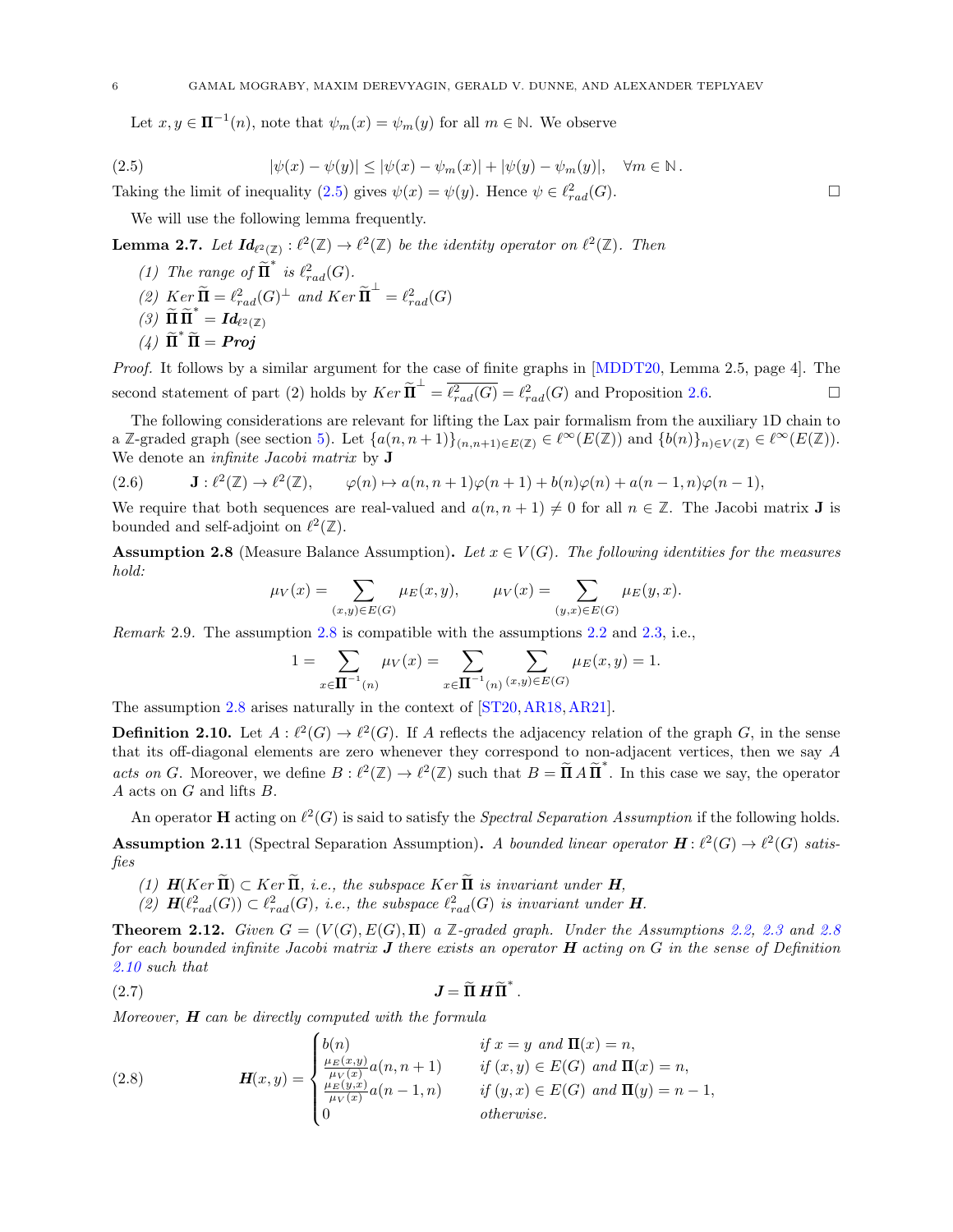$H$  defined by  $(2.8)$  satisfies the Spectral Separation Assumption [2.11.](#page-5-5)

*Proof.* We define  $\mathbf{H} = [\mathbf{H}(x, y)]_{x, y \in V(G)}$  with the matrix elements given in [\(2.8\)](#page-5-4). The matrix product  $\mathbf{H} \widetilde{\mathbf{H}}^*$ has an intuitive meaning. Namely, it adds all columns corresponding to vertices in the same transversal layer to a single column. For example, let  $x \in \mathbb{\Pi}^{-1}(n)$ . Recall that the adjacent vertices of x are in  $\mathbb{\Pi}^{-1}(n+1)$ . In other words, the non-zero off-diagonal elements in the row corresponding to the vertex  $x$  are of the form  $\mu_{E}(x,y)$  $\frac{\mu_E(x,y)}{\mu_V(x)}a(n,n+1)$ , where  $y \in \mathbf{\Pi}^{-1}(n+1)$ . We obtain, for the sum

<span id="page-6-0"></span>(2.9) 
$$
\sum_{(x,y)\in E(G)} \frac{\mu_E(x,y)}{\mu_V(x)} a(n, n+1) = a(n, n+1),
$$

where the equality holds, due to assumptions [2.8.](#page-5-0) A similar argument using the averaging of rows instead of adding columns proves equation [\(2.8\)](#page-5-4). To prove the second statement, we show first that the subspace  $\ell_{rad}^2(G)$  is invariant under the matrix given in [\(2.8\)](#page-5-4). Let  $\{n_{rad}(x)\}_{x\in V(G)}$  be a basis vector of  $\ell_{rad}^2(G)$ , such that the vector components correspond to the vertices in the n-th transversal layer  $\Pi^{-1}(n)$  are one and zero elsewhere, i.e.,

(2.10) 
$$
n_{rad}(x) = \begin{cases} 1 & \text{if } x \in \mathbf{II}^{-1}(n), \\ 0 & \text{otherwise.} \end{cases}
$$

A similar computation as in equation [\(2.9\)](#page-6-0) shows that applying the matrix given in [\(2.8\)](#page-5-4) on  $n_{rad}$  results in the following vector

(2.11) 
$$
(\mathbf{H} n_{rad})(x) = \begin{cases} a(n-1,n) & \text{if } x \in \mathbf{\Pi}^{-1}(n-1), \\ b(n) & \text{if } x \in \mathbf{\Pi}^{-1}(n), \\ a(n,n+1) & \text{if } x \in \mathbf{\Pi}^{-1}(n+1), \\ 0 & \text{otherwise.} \end{cases}
$$

which is again in  $\ell_{rad}^2(G)$ . To show that the subspace  $Ker \tilde{\mathbf{\Pi}}$  is invariant under **H**, we proceed similarly and consider the vector  $\{n_{\perp}(x)\}_{{x\in V(G)}}$ , given by  $n_{\perp}(x) = 0$  for all  $x \notin \mathbf{\Pi}^{-1}(n)$  and satisfies the following condition

<span id="page-6-1"></span>(2.12) 
$$
\sum_{x \in \mathbf{\Pi}^{-1}(n)} n_{\perp}(x) \mu_{V}(x) = 0.
$$

The last equation implies that  $n_{\perp}$  is orthogonal on  $\ell_{rad}^2(G)$ , and hence  $n_{\perp} \in Ker \tilde{\Pi}$  due to Lemma [2.7.](#page-5-6) Due to assumption [2.8,](#page-5-0) equation [\(2.12\)](#page-6-1) can be written as follows

<span id="page-6-2"></span>(2.13) 
$$
\sum_{y \in \mathbf{\Pi}^{-1}(n)} \sum_{(y,x) \in E(G)} \mu_E(y,x) n_{\perp}(y) = 0, \qquad \sum_{y \in \mathbf{\Pi}^{-1}(n)} \sum_{(x,y) \in E(G)} \mu_E(x,y) n_{\perp}(y) = 0.
$$

Applying the matrix given in  $(2.8)$  on  $n_{\perp}$  results in the following vector

(2.14) 
$$
\textbf{(H } n_{\perp})(x) = \begin{cases} \sum_{(x,y) \in E(G)} \frac{\mu_E(x,y)}{\mu_V(x)} n_{\perp}(y) a(n-1,n) & \text{if } x \in \mathbf{\Pi}^{-1}(n-1), \\ n_{\perp}(x) b(n) & \text{if } x \in \mathbf{\Pi}^{-1}(n), \\ \sum_{(y,x) \in E(G)} \frac{\mu_E(y,x)}{\mu_V(x)} n_{\perp}(y) a(n,n+1) & \text{if } x \in \mathbf{\Pi}^{-1}(n+1), \\ 0 & \text{otherwise.} \end{cases}
$$

Equations [\(2.13\)](#page-6-2) imply  $\mathbf{H} n_{\perp} \in \text{Ker } \Pi$ .

The definition of a *Z*-graded graph implies that two vertices  $x, y \in V(G)$  in the same transversal layer can not be adjacent, i.e.,  $(x, y) \notin E(G)$ . This would contradict  $\Pi(y) = \Pi(x) + 1$ . In what follows we will need the following mappings.

**Definition 2.13.** Given  $G = (V(G), E(G), \Pi)$  a Z-graded graph we define the following mappings.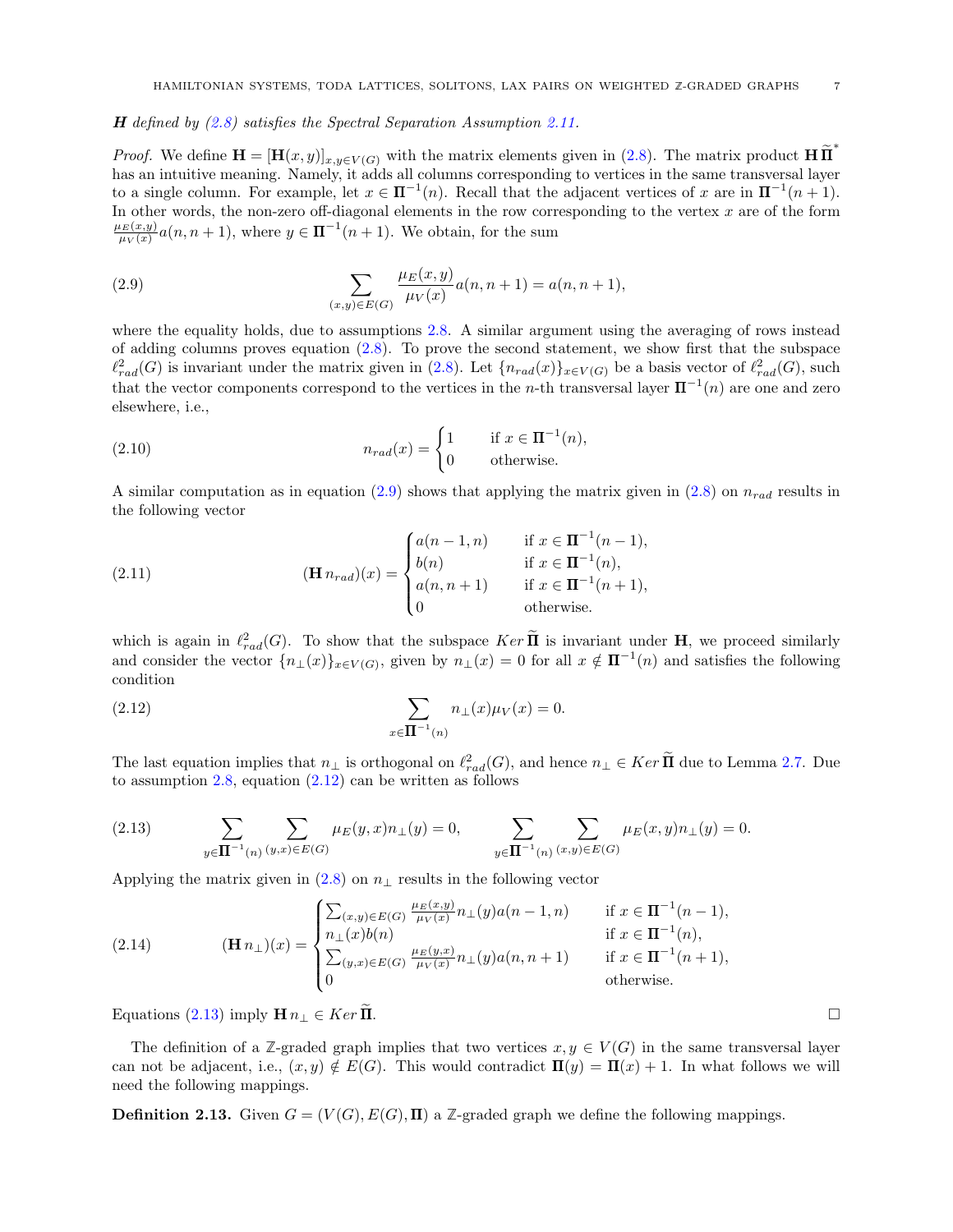- <span id="page-7-4"></span>(1) The left-hand side degree mapping  $\deg_-\colon V(G) \to \mathbb{N}$  is defined as follows. Assume that  $x \in \mathbb{\mathbb{H}}^{-1}(n)$ for some  $n \in \mathbb{Z}$ , then **deg** $(x)$  assigns the vertex x the number of edges that connect x to vertices  $\ln \Pi^{-1}(n-1)$ .
- (2) The *right-hand side degree mapping*  $\deg_+ : V(G) \to \mathbb{N}$  is defined as follows. Assume  $x \in \mathbb{\mathbb{I}}^{-1}(n)$ for some  $n \in \mathbb{Z}$ , then  $\deg_+(x)$  assigns the vertex x the number of edges that connect x to vertices in  $\Pi^{-1}(n+1)$ .

In [\[DDMT20,](#page-17-3)[MDDT20\]](#page-17-4) we considered graphs with uniform transversal degrees, which is a particular case of the following assumption.

<span id="page-7-2"></span>**Assumption 2.14** (Combinatorics Balance Assumption). Let  $G = (V(G), E(G), \Pi)$  be a Z-graded graph. For  $x_1, y_1, x_2, y_2 \in V(G)$  such that both  $x_1, y_1$  and  $x_2, y_2$  are adjacent, we set

$$
\mu_E(x_1, y_1) = \mu_E(x_2, y_2), \text{ if } \Pi(x_1) = \Pi(x_2) \text{ and } \Pi(y_1) = \Pi(y_2).
$$

<span id="page-7-3"></span>**Corollary 2.15.** We impose the additional Assumption [2.14](#page-7-2) in Theorem [2.12.](#page-5-1) Then the lifted Jacobi matrix defined in [\(2.8\)](#page-5-4) takes the form

$$
\mathbf{H}(x,y) = \begin{cases} b(n) & \text{if } x = y \text{ and } \mathbf{\Pi}(x) = n, \\ \frac{1}{\deg_+(x)} a(n, n+1) & \text{if } (x,y) \in E(G) \text{ and } \mathbf{\Pi}(x) = n, \\ \frac{1}{\deg_-(x)} a(n, n+1) & \text{if } (y,x) \in E(G) \text{ and } \mathbf{\Pi}(y) = n, \\ 0 & \text{otherwise.} \end{cases}
$$

*Proof.* The statement follows from a direct computation. Note that Assumption [2.14](#page-7-2) implies  $\mu_V(x)$  =  $deg_+(x)\mu_E(x,y)$ , if  $(x,y) \in E(G)$  and  $\mu_V(x) = deg_-(x)\mu_E(y,x)$  for  $(y,x) \in E(G)$ .

#### 3. Classical Hamiltonian Systems on **Z**-Graded Graphs

<span id="page-7-0"></span>In this section, we introduce a classical Hamiltonian system on **Z**-graded graphs. We start with some preliminary notation and assumptions.

- (1) A vertex  $x \in V(G)$  corresponds to a particle, and  $\mu_V(x)$  represents its mass.
- (2) Let  $x \in V(G)$ , then  $q(x,t)$  defines the displacement of the x-th particle at the moment t (displacement) from its equilibrium position). We will utilize the notation  $q_t$  as an abbreviation for the sequence  $\{q(x,t)\}_{x\in V(G)}$  and assume  $q_t \in \ell^{\infty}(V(G))$  for all  $t \in \mathbb{R}$ .
- (3) Similarly, let  $p(x,t)$  be the momentum of the x-th particle. The sequence  $p_t = {p(x,t)}_{x \in V(G)}$  is assumed to be in  $\ell^{\infty}(V(G))$  for all  $t \in \mathbb{R}$ . Note that  $p(x,t) = \mu_V(x) \dot{q}(x,t)$ , where a superimposed dot indicates a derivative taken with respect to time t.
- (4) We assume that  $\mathbb{R} \ni t \mapsto (q_t, p_t) \in \ell^{\infty}(V(G)) \oplus \ell^{\infty}(V(G))$  is continuously differentiable.
- (5) We introduce the difference expression  $\partial : \ell^2(V(G)) \to \ell^2(E(G)), f \mapsto \partial f$ , where  $\partial f(x,y) :=$  $f(y) - f(x), (x, y) \in E(G).$

**Definition 3.1** (U-potential). Let  $U : \mathbb{R} \to \mathbb{R}$  be twice continuously differentiable, i.e.,  $U \in C^2(\mathbb{R})$ . The U-potential on a Z-graded graph G is defined as the sequence  $U(\partial q_t) := \{U(\partial q_t(x, y))\}_{(x, y) \in E(G)}$ , i.e.

$$
E(G) \ni (x, y) \mapsto U(\partial q_t(x, y)) = U(q(y, t) - q(x, t))
$$

Remark 3.2. Note that the sequence  $U(\partial q_t) = \{U(\partial q_t(x,y))\}_{(x,y)\in E(G)}$  is bounded, i.e.,  $U(\partial q_t) \in \ell^{\infty}(E(G))$ . It follows by the continuity assumption on U and the boundedness of  $q_t$ .

<span id="page-7-1"></span>Definition 3.3 (Classical Hamiltonian). For a given U-potential, we define a Hamiltonian function on a **Z**-graded graph G formally as

(3.1) 
$$
H_G(q_t, p_t) = \sum_{x \in V(G)} \frac{p^2(x, t)}{2\mu_V(x)} + \sum_{(x, y) \in E(G)} \mu_E(x, y) U(\partial q_t(x, y)),
$$

where  $(q_t, p_t) \in \ell^{\infty}(V(G)) \oplus \ell^{\infty}(V(G))$ . We compute the corresponding equations of motion and obtain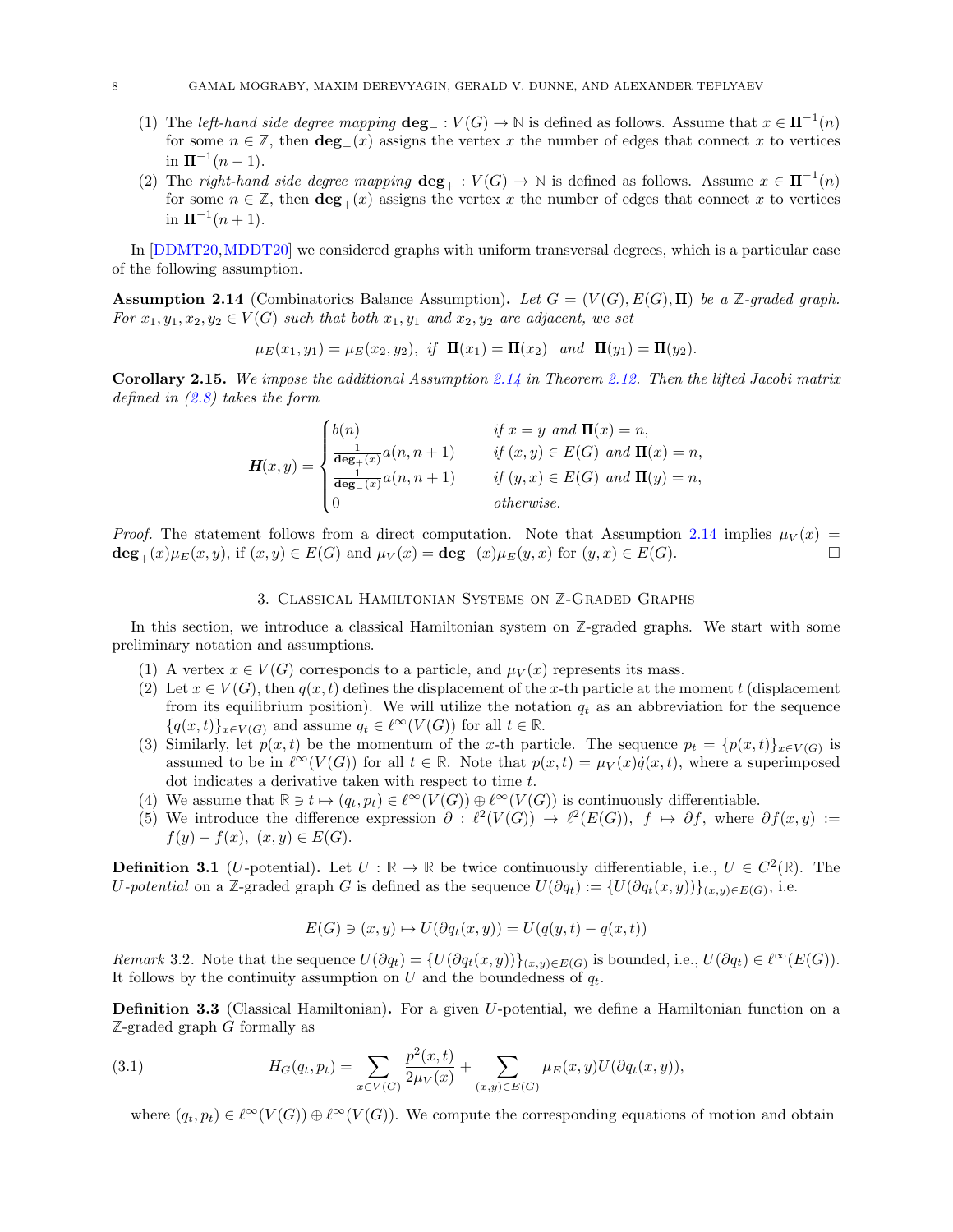<span id="page-8-6"></span><span id="page-8-1"></span>(3.2) 
$$
\dot{p}(x,t) = -\frac{\partial H_G(q_t, p_t)}{\partial q(x,t)} = \sum_{(x,y) \in E(G)} \mu_E(x,y) U'(\partial q_t(x,y)) - \sum_{(y,x) \in E(G)} \mu_E(y,x) U'(\partial q_t(y,x))
$$
  
(3.3) 
$$
\dot{q}(x,t) = \frac{\partial H_G(q_t, p_t)}{\partial p(x,t)} = \frac{p(x,t)}{\mu_V(x)}.
$$

To rewrite the equations of motion [\(3.2\)](#page-8-1) and [\(3.3\)](#page-8-1) as a flow on the Banach space  $\ell^{\infty}(V(G)) \oplus \ell^{\infty}(V(G))$ , we introduce the vector field

<span id="page-8-4"></span>
$$
(3.4) \qquad X(q_t, \dot{q}_t) := \left( \begin{array}{cc} \{ \dot{q}(x,t) \}_{x \in V(G)} & \text{if } (x,y) = \left( 3.4 \right) \\ \left\{ \sum_{(x,y) \in E(G)} \frac{\mu_E(x,y)}{\mu_V(x)} U'(\partial q_t(x,y)) - \sum_{(y,x) \in E(G)} \frac{\mu_E(y,x)}{\mu_V(x)} U'(\partial q_t(y,x)) \right\}_{x \in V(G)} \end{array} \right)
$$

Then, the equations of motion  $(3.2)$  and  $(3.3)$  take the form,

(3.5) 
$$
\frac{d}{dt}\begin{pmatrix} q_t \\ \dot{q}_t \end{pmatrix} = X(q_t, \dot{q}_t).
$$

Remark 3.4. Note that we will assume the existence of a  $\delta > 0$  such that  $\mu_V(x) \geq \delta$  for all  $x \in V(G)$ . Equation [\(3.3\)](#page-8-1) implies  $\dot{q}(x,t) = \frac{p(x,t)}{\mu_V(x)} \leq \frac{p(x,t)}{\delta}$  $\frac{d_i(t)}{\delta}$  and hence  $\dot{q}_t \in \ell^{\infty}(V(G))$  for all  $t \in \mathbb{R}$ . By the continuity assumption on U' we can verify  $X(q_t, \dot{q}_t) \in \ell^{\infty}(V(G)) \oplus \ell^{\infty}(V(G)).$ 

<span id="page-8-0"></span>**Theorem 3.5.** If we assume that there exists  $\delta > 0$  such that  $\mu_V(x) \geq \delta$  for all  $x \in V(G)$  then, given an initial value  $(q_0, \dot{q}_0) \in \ell^{\infty}(V(G)) \oplus \ell^{\infty}(V(G))$ , there exists a unique integral curve of X at  $(q_0, \dot{q}_0)$ , i.e.,

<span id="page-8-3"></span> $c: I \to \ell^{\infty}(V(G)) \oplus \ell^{\infty}(V(G)), \quad t \mapsto (q_t, \dot{q}_t),$ 

where I is an interval,  $0 \in I$ , such that  $\frac{d}{dt}c(t) = X(c(t))$  for all  $t \in I$ , and  $c(0) = (q_0, \dot{q}_0)$ .

Proof. The reader is referred to Lemma 4.1.6 (page 242), Lemma 4.1.9 (page 244) and Theorem 4.1.11 (page 246) in [\[AMR88\]](#page-16-16). It suffices to show that the vector field X is locally Lipschitz. Observe that  $U'$  is locally Lipschitz due to the assumption  $U \in C^2(\mathbb{R})$ . Hence, choose  $q_t$  and  $\tilde{q}_t$  such that

(3.6) 
$$
|U'(\partial q_t(x,y)) - U'(\partial \tilde{q}_t(x,y))| \leq K_1 |\partial q_t(x,y) - \partial \tilde{q}_t(x,y)|
$$

holds for all  $(x, y) \in E(G)$ . This implies,  $|U'(\partial q_t(x, y)) - U'(\partial \tilde{q}_t(x, y))| \leq 2K_1||q_t - \tilde{q}_t||_{\ell^{\infty}(V(G))}$  for all edges  $(x, y) \in E(G)$ . Moreover, for every  $x \in V(G)$ , we have  $\frac{1}{\mu_V(x)} \leq \frac{1}{\delta}$ ,  $\sum_{(x,y) \in E(G)} \mu_E(x,y) \leq 1$  and  $\sum_{(y,x)\in E(G)} \mu_E(y,x) \leq 1$  (sum over y). Hence,  $\frac{4K_1}{\delta} ||q_t - \tilde{q}_t||_{\ell^{\infty}(V(G))}$  provides an upper bound for the second component of X. Let  $K = max\{\frac{4K_1}{\delta}, 1\}$ , then

(3.7) 
$$
||X(q_t, \dot{q}_t) - X(\tilde{q}_t, \dot{\tilde{q}}_t)|| \le K (||q_t - \tilde{q}_t||_{\ell^{\infty}(V(G))} + ||\dot{q}_t - \dot{\tilde{q}}_t||_{\ell^{\infty}(V(G))})
$$

<span id="page-8-5"></span>**Example 3.6.** The simplest  $\mathbb{Z}$ -graded graph is  $\mathbb{Z}$  itself considered as a path graph  $(V(\mathbb{Z}), E(\mathbb{Z}))$  with the vertex set  $V(\mathbb{Z}) = \mathbb{Z}$  and an edge set  $E(\mathbb{Z}) = \{(n-1,n): n \in \mathbb{Z}\}\.$  The identity function plays the role of the rank function  $\Pi$ . Each transversal layer contains a single vertex,  $\Pi^{-1}(n) = \{n\}$  and as a probability measure on a transversal layer, we have  $\mu_V(n) = 1$  for each  $n \in \mathbb{Z}$ . Similarly, we have  $\mu_E(n, n + 1) = 1$  for all edges  $(n, n+1) \in E(\mathbb{Z})$ . Every function in  $\ell^2(\mathbb{Z})$  is radial, i.e.,  $\ell_{rad}^2(\mathbb{Z}) = \ell^2(\mathbb{Z})$  and definition [3.3](#page-7-1) provides the following Hamiltonian function

 $\Box$ 

(3.8) 
$$
H_{\mathbb{Z}}(q_t, p_t) = \sum_{n \in \mathbb{Z}} \frac{p_{\mathbb{Z}}^2(n,t)}{2} + \sum_{(n,n+1) \in E(\mathbb{Z})} U(q_{\mathbb{Z}}(n+1,t) - q_{\mathbb{Z}}(n,t)).
$$

 $22.2$ 

The equations of motion that govern this one-dimensional system are given by

<span id="page-8-2"></span>
$$
(3.9) \t\t\t \dot{p}_{\mathbb{Z}}(n,t) = U'(q_{\mathbb{Z}}(n+1,t) - q_{\mathbb{Z}}(n,t)) - U'(q_{\mathbb{Z}}(n-1,t) - q_{\mathbb{Z}}(n,t)), \t\t \dot{q}_{\mathbb{Z}}(n,t) = p_{\mathbb{Z}}(n,t).
$$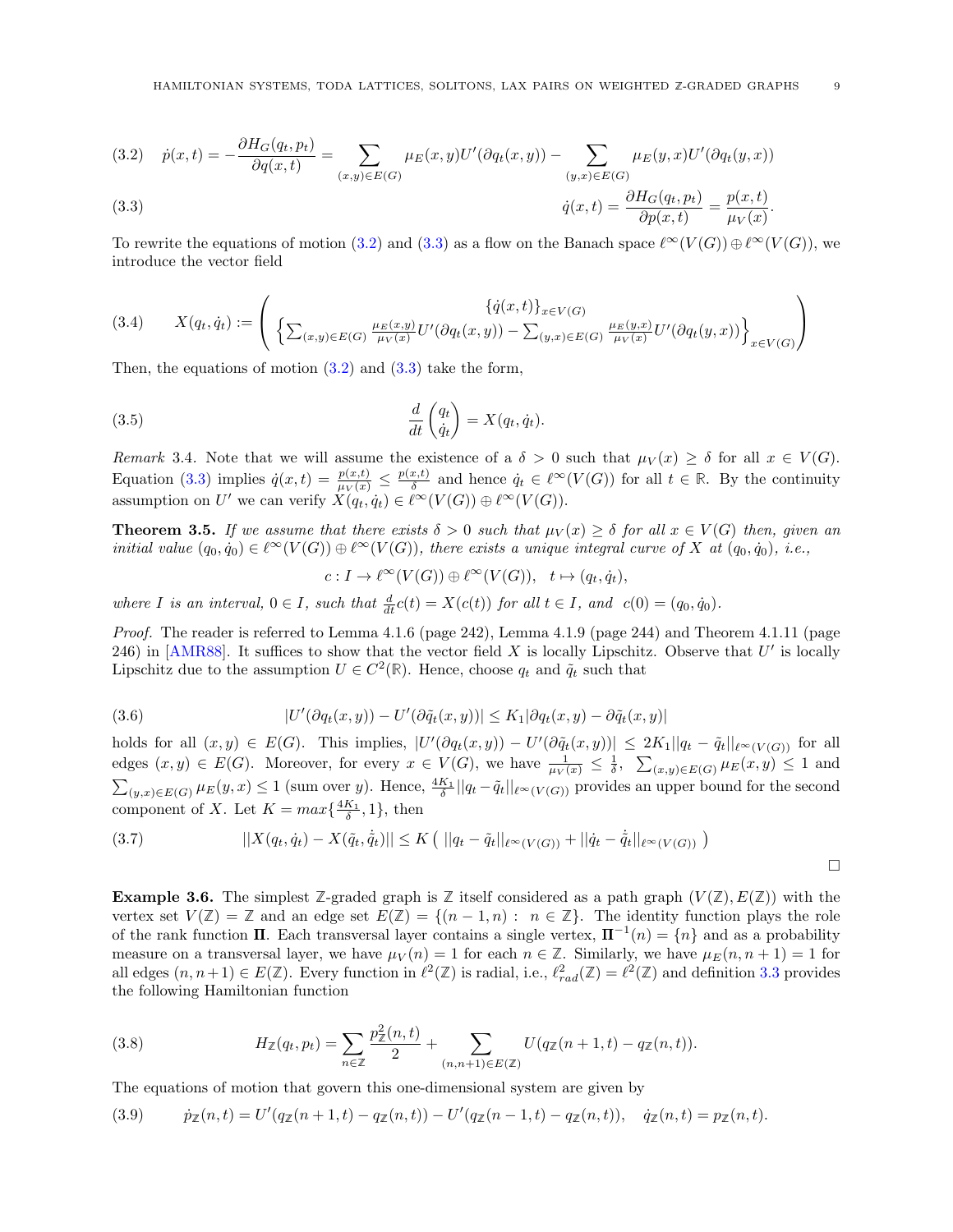<span id="page-9-10"></span>For a given  $(q_{\mathbb{Z},0}, \dot{q}_{\mathbb{Z},0}) \in \ell^{\infty}(V(\mathbb{Z})) \oplus \ell^{\infty}(V(\mathbb{Z}))$ , we apply Theorem [3.5](#page-8-0) and solve the equations of motion [\(3.9\)](#page-8-2). For later use, we denote the solution by

$$
(3.10) \t c_{\mathbb{Z}}: I \to \ell^{\infty}(V(\mathbb{Z})) \oplus \ell^{\infty}(V(\mathbb{Z})), \t t \mapsto c_{\mathbb{Z}}(t) := \{q_{\mathbb{Z}}(n,t), \dot{q}_{\mathbb{Z}}(n,t)\}_{n \in \mathbb{Z}}, \t c_{\mathbb{Z}}(0) = (q_{\mathbb{Z},0}, \dot{q}_{\mathbb{Z},0}).
$$

<span id="page-9-5"></span><span id="page-9-4"></span>We lift the curve  $c_{\mathbb{Z}}$  given in [\(3.10\)](#page-9-4) to a  $\mathbb{Z}$ -graded graph G in the following sense.

<span id="page-9-2"></span>**Definition 3.7.** Let  $\tilde{\mathbf{\Pi}}^*$  be the adoint of the averaging operator  $\tilde{\mathbf{\Pi}}$ . We lift the one-dimensional solution given in [\(3.10\)](#page-9-4) to a radial curve  $c_{rad}: I \to \ell^{\infty}(V(G)) \oplus \ell^{\infty}(V(G))$  defined by

(3.11) 
$$
t \mapsto c_{rad}(t) := \{ \widetilde{\mathbf{\Pi}}^*(q_{\mathbb{Z}}(.,t))(x), \widetilde{\mathbf{\Pi}}^*(\dot{q}_{\mathbb{Z}}(.,t)(x))\}_{x \in V(G)}.
$$

Note that  $c_{rad}(0) = {\{\widetilde{\mathbf{\Pi}}^*(q_{\mathbb{Z}}(.,0))(x), \widetilde{\mathbf{\Pi}}^*(q_{\mathbb{Z}}(.,0)(x)\}_{x \in V(G)} = {\{\widetilde{\mathbf{\Pi}}^*(q_{\mathbb{Z},0}), \widetilde{\mathbf{\Pi}}^*(q_{\mathbb{Z},0})\}}$ . It is easily seen that  $c_{rad}(t) \in \ell_{rad}^{\infty}(V(G)) \oplus \ell_{rad}^{\infty}(V(G))$  for all  $t \in I$ , as the range of  $\tilde{\Pi}^*$  is  $\ell_{rad}^2(G)$  (see Lemma [2.7\)](#page-5-6).

<span id="page-9-1"></span>**Theorem 3.8.** Under the Assumption [2.8](#page-5-0) the curve  $c_{rad}(t)$ , defined in [\(3.11\)](#page-9-5) on an interval  $I \ni 0$ , uniquely solves the initial value problem given in equation [\(3.5\)](#page-8-3), i.e  $\frac{d}{dt}c_{rad}(t) = X(c_{rad}(t))$  for all  $t \in I$ , and  $c_{rad}(0) =$  $(\widetilde{\mathbf{H}}^*(q_{\mathbb{Z},0}), \widetilde{\mathbf{H}}^*(q_{\mathbb{Z},0}))$ . In particular, if  $c(t)$  is a solution of the initial value problem and  $c(0) \in \ell_{rad}^{\infty}(V(G)) \oplus$  $\ell_{rad}^{\infty}(V(G))$ , then  $c(t) \in \ell_{rad}^{\infty}(V(G)) \oplus \ell_{rad}^{\infty}(V(G))$  for all  $t \in I$ .

Proof. Let  $x \in \Pi^{-1}(n)$ , then  $\partial \tilde{\Pi}^*(q_{\mathbb{Z}}(.,t))(x,y) := \tilde{\Pi}^*(q_{\mathbb{Z}}(.,t))(y) - \tilde{\Pi}^*(q_{\mathbb{Z}}(.,t))(x) = q_{\mathbb{Z}}(n+1,t) - q_{\mathbb{Z}}(n,t)$ . In particular,

(3.12) 
$$
U'(\partial \widetilde{\Pi}^*(q_{\mathbb{Z}}(.,t))(x,y)) = U'(q_{\mathbb{Z}}(n+1,t) - q_{\mathbb{Z}}(n,t)).
$$

Assumptions [2.8](#page-5-0) gives  $1 = \frac{1}{\mu_V(x)} \sum_{(x,y) \in E(G)} \mu_E(x,y)$ . It follows,

(3.13) 
$$
\sum_{(x,y)\in E(G)} \frac{\mu_E(x,y)}{\mu_V(x)} U'(\partial \widetilde{\Pi}^*(q_{\mathbb{Z}}(.,t))(x,y)) = U'(q_{\mathbb{Z}}(n+1,t) - q_{\mathbb{Z}}(n,t)).
$$

Similarly, we verify

(3.14) 
$$
\sum_{(y,x)\in E(G)} \frac{\mu_E(y,x)}{\mu_V(x)} U'(\partial \widetilde{\Pi}^*(q_{\mathbb{Z}}(.,t))(y,x)) = U'(q_{\mathbb{Z}}(n-1,t) - q_{\mathbb{Z}}(n,t)).
$$

Hence, this shows that the second component in the vector field [\(3.4\)](#page-8-4) is equivalent to the right-hand side of the first equation in [\(3.9\)](#page-8-2). To verify the left-hand side, note that  $\dot{q}_\mathbb{Z}(n,t) = p_\mathbb{Z}(n,t)$ .

### 4. Toda Lattices on **Z**-Graded Graphs

<span id="page-9-0"></span>Our primary goal is to extend the definition of a one-dimensional Toda lattice to a **Z**-graded graph G. To this end, we introduce the Flaschka's variables [\[Fla74a,](#page-17-25)[Fla74b\]](#page-17-16). These variables represent a transformation of the phase space variables  $(q_t, p_t)$  to coordinates, which give the dynamics in the Lax pair formalism.

<span id="page-9-3"></span>**Definition 4.1.** For a given U-potential the Flaschka transformation of  $q_t, p_t \in \ell^{\infty}(V(G))$  is defined by

<span id="page-9-6"></span>(4.1) 
$$
a_t(x,y) := \frac{1}{2}U'(\partial q_t(x,y)/2) = \frac{1}{2}U'\left(\frac{q(y,t)}{2} - \frac{q(x,t)}{2}\right), \qquad (x,y) \in E(G),
$$

<span id="page-9-8"></span>(4.2) 
$$
b(x,t) := -\frac{p(x,t)}{2\mu_V(x)}, \qquad x \in V(G).
$$

Due to the continuity of U' as well as boundedness of  $q_t$  and  $p_t$ , we imply  $a_t = \{a_t(x,y)\}_{(x,y)\in E(G)} \in$  $\ell^{\infty}(E(G))$  and  $b_t = \{b(x,t)\}_{x \in V(G)} \in \ell^{\infty}(V(G))$ . We call  $a_t$  and  $b_t$  Flaschka's variables.

**Proposition 4.2.** We assume that the restriction of U' to its range, i.e.,  $U'|_{range(U')}$ :  $range(U') \rightarrow \mathbb{R}$  is injective. In the Flaschka's variables, the equations of motion  $(3.2)$  and  $(3.3)$  take the form

<span id="page-9-7"></span>(4.3) 
$$
\dot{a}_t(x,y) = -\frac{1}{2}U'' \circ (U')^{-1} (2a_t(x,y)) \partial b_t(x,y),
$$

<span id="page-9-9"></span>
$$
(4.4) \t\t b(x,t) = \sum_{(y,x)\in E(G)} \frac{\mu_E(y,x)}{2\mu_V(x)} U'[2(U')^{-1}(2a_t(y,x))] - \sum_{(x,y)\in E(G)} \frac{\mu_E(x,y)}{2\mu_V(x)} U'[2(U')^{-1}(2a_t(x,y))].
$$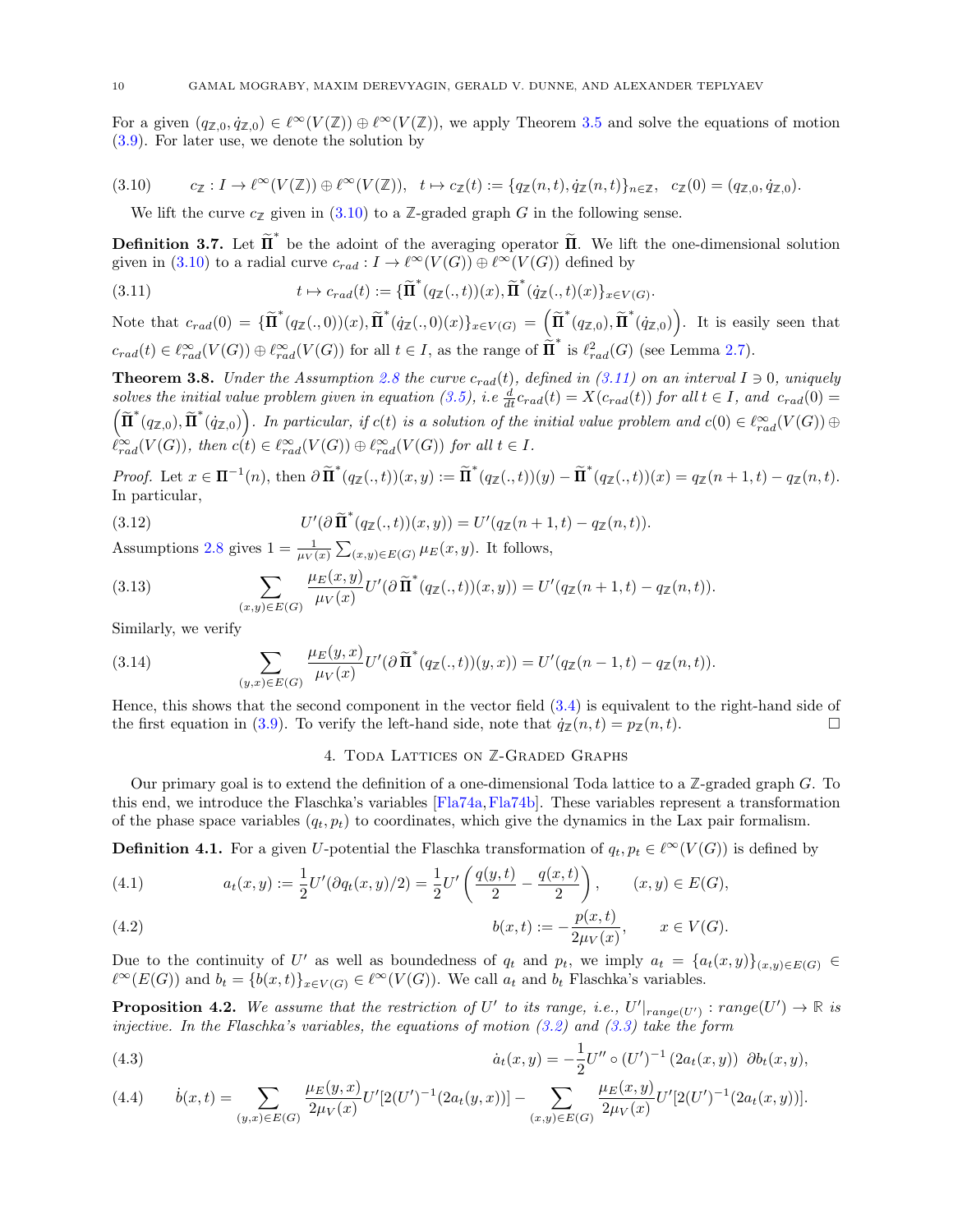<span id="page-10-4"></span>*Proof.* Note that equation [\(3.3\)](#page-8-1) implies  $\frac{\dot{q}(x,t)}{2} = \frac{p(x,t)}{2\mu_V(x)} = -b(x,t)$ . We observe that  $a_t(x,y) \in range(U')$ and hence equation [\(4.1\)](#page-9-6) is equivalent to  $\frac{\partial q_t(x,y)}{2} = (U')^{-1} (2a_t(x,y))$ . Differentiating equation (4.1) with respect to  $t$ , we obtain

(4.5) 
$$
\dot{a}_t(x,y) = \frac{1}{2}U''(\partial q_t(x,y)/2)\left(\frac{\dot{q}(y,t)}{2} - \frac{\dot{q}(x,t)}{2}\right) = -\frac{1}{2}U'' \circ (U')^{-1}(2a_t(x,y))(b(y,t) - b(x,t)).
$$

Using  $\partial b_t(x, y) = b(y, t) - b(x, t)$  implies equation [\(4.3\)](#page-9-7). Similarly, we differentiate equation [\(4.2\)](#page-9-8) with respect to  $t$  and substitute equation  $(3.2)$ . We obtain

(4.6) 
$$
\dot{b}(x,t) = -\frac{\dot{p}(x,t)}{2\mu_V(x)} = \sum_{(y,x)\in E(G)} \frac{\mu_E(y,x)}{2\mu_V(x)} U'(\partial q_t(y,x)) - \sum_{(x,y)\in E(G)} \frac{\mu_E(x,y)}{2\mu_V(x)} U'(\partial q_t(x,y)).
$$

We observe  $U'(\partial q_t(x, y)) = U'[2(U')^{-1}(2a_t(x, y))]$  and hence imply equation [\(4.4\)](#page-9-9).

In our investigations on Hamiltonians of particle systems with exponential interactions we follow [\[Tes00,](#page-17-15) Chapter 12] and introduce the potential

<span id="page-10-0"></span>(4.7) 
$$
U(r) := e^{-r} - 1.
$$

Note that the potential defined in  $(4.7)$  is a rescaled variant of the original potential introduced by M. Toda. For details the reader is referred to [\[Tes00,](#page-17-15) page 223]. A Toda lattice on a **Z**-graded graph G is given by the Hamiltonian

(4.8) 
$$
H_G(q_t, p_t) = \sum_{x \in V(G)} \frac{p^2(x,t)}{2\mu_V(x)} + \sum_{(x,y) \in E(G)} \mu_E(x,y) \left( e^{-(q(y,t) - q(x,t))} - 1 \right).
$$

The Toda equations of motion represented in the phase space coordinates are given by

(4.9) 
$$
\dot{p}(x,t) = \sum_{(y,x)\in E(G)} \mu_E(y,x)e^{-(q(x,t)-q(y,t))} - \sum_{(x,y)\in E(G)} \mu_E(x,y)e^{-(q(y,t)-q(x,t))},
$$

$$
\dot{q}(x,t) = \frac{p(x,t)}{\mu_V(x)}.
$$

The same equation when expressed in the Flaschka coordinates are given by

<span id="page-10-3"></span>(4.11) 
$$
\begin{cases} \dot{a}_t(x,y) = a_t(x,y)(b(y,t) - b(x,t)), \\ \dot{b}(x,t) = \sum_{(x,y)\in E(G)} \frac{\mu_E(x,y)}{\mu_V(x)} 2a_t^2(x,y) - \sum_{(y,x)\in E(G)} \frac{\mu_E(y,x)}{\mu_V(x)} 2a_t^2(y,x). \end{cases}
$$

**Example 4.3** (Continuation of Example [3.6\)](#page-8-5). The Hamiltonian  $H_{\mathbb{Z}}(q,p)$  in this case describes nothing else but the one-dimensional Toda lattice [\[Tes00,](#page-17-15) Equation (12.3), page 223]. The equations of motion are transformed into the following form

<span id="page-10-1"></span>(4.12) 
$$
\begin{cases} \dot{a}_{\mathbb{Z},t}(n,n+1) = a_{\mathbb{Z},t}(n,n+1)(b_{\mathbb{Z}}(n+1,t) - b_{\mathbb{Z}}(n,t)), \\ \dot{b}_{\mathbb{Z}}(n,t) = 2a_{\mathbb{Z},t}^2(n,n+1) - 2a_{\mathbb{Z},t}^2(n-1,n). \end{cases}
$$

Reformulating equations [\(4.12\)](#page-10-1) as a Lax Pair and employing arguments from the inverse spectral theory, one can write the general N-soliton solution [\[Tes00,](#page-17-15) Equation (12.16), page 225],

<span id="page-10-2"></span>(4.13) 
$$
q_N(n,t) = q_0 - \ln \frac{\det(\mathbb{1} + C_N(n,t))}{\det(\mathbb{1} + C_N(n-1,t))},
$$

where

(4.14) 
$$
C_N(n,t) = \left(\frac{\sqrt{\gamma_i \gamma_j}}{1 - e^{-(\kappa_i + \kappa_j)}} e^{-(\kappa_i + \kappa_j)n - (\sigma_i \sinh(\kappa_i) + \sigma_j \sinh(\kappa_j))t}\right)_{1 \leq i,j \leq N}
$$

and  $\kappa_j, \gamma_j > 0, \sigma_j \in \{\pm 1\}.$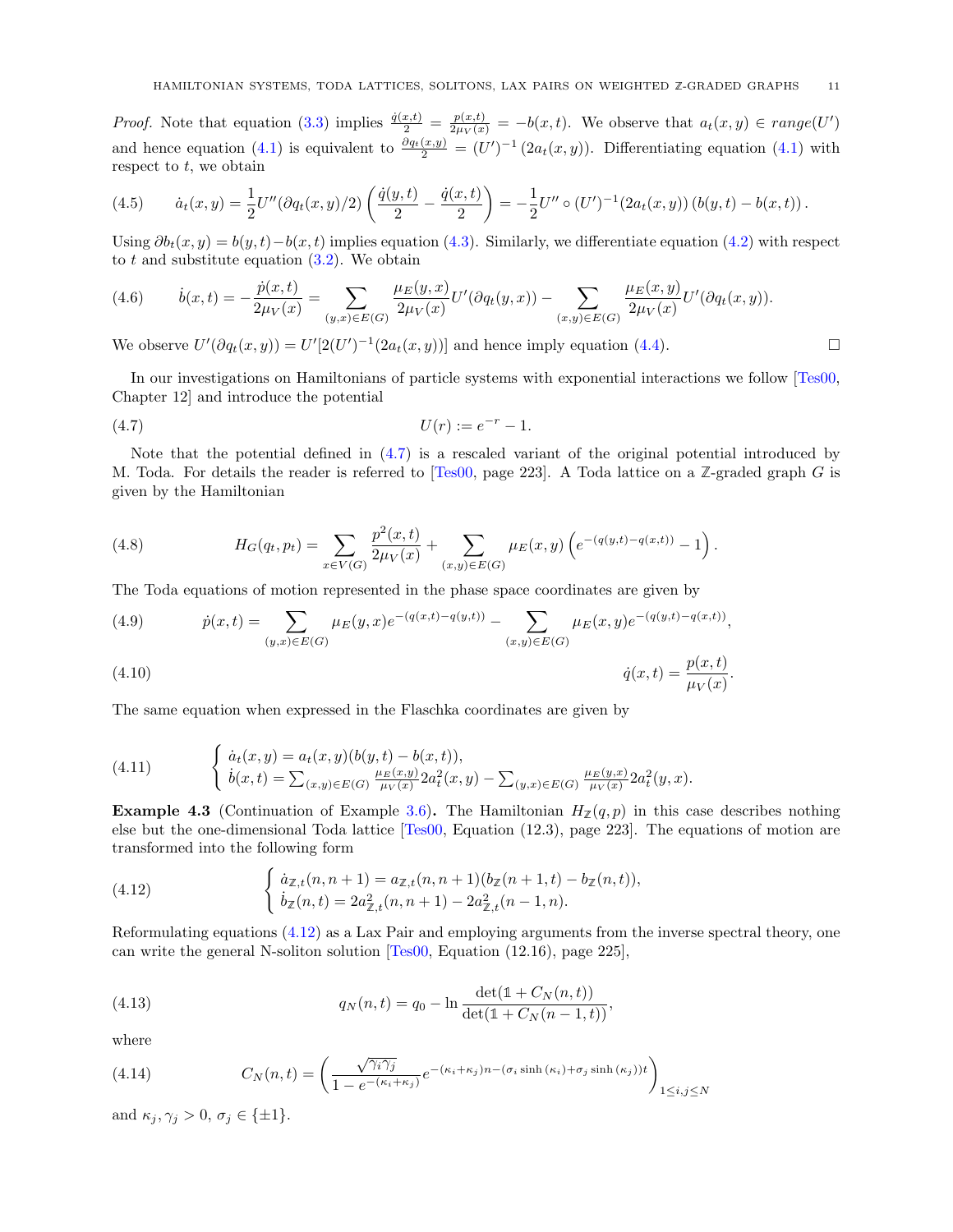<span id="page-11-8"></span><span id="page-11-2"></span>**Corollary 4.4.** Let U be a Toda potential given in  $(4.7)$ . For such a potential, the solution given in Theorem [3.8](#page-9-1) is global, i.e., it exists for all  $t \in \mathbb{R}$ . Moreover, we lift the N-soliton solution  $\{q_N(n,t)\}_{n\in\mathbb{Z}}$  given in  $(4.13)$  to a radial solution on a **Z**-graded graph G in the sense of definition [3.7.](#page-9-2) We set  $q_{G,N}$  : **R**  $\rightarrow$  $\ell^{\infty}(V(G)) \oplus \ell^{\infty}(V(G)), q_{G,N}(t) := {\{\widetilde{\Pi}^*(q_N(\cdot,t))(x), \widetilde{\Pi}^*(q_N(\cdot,t)(x)\}_{x \in V(G)}$ . Then  $q_{G,N}$  defines an N-soliton solution on the  $\mathbb{Z}$ -graded graph  $G$ .

Proof. The first statement follows by [\[Tes00,](#page-17-15) Theorem 12.6, page 232]. The second statement is verified with a similar argument as in the proof of Theorem [3.8.](#page-9-1)

<span id="page-11-1"></span>Example 4.5 (Figure [3\)](#page-3-1). We consider the simplest nontrivial infinite **Z**-graded graph G displayed in Figure [3](#page-3-1) on page [4.](#page-3-1) As indicated in the figure, we denote the vertices by  $V(G) = \{\ldots, -2, -1, 0w_1, 0w_2, 1, 2, \ldots\}$ . The transversal layers are  $\Pi^{-1}(0) = \{0w_1, 0w_2\}$  and  $\Pi^{-1}(n) = \{n\}$   $\forall n \in \mathbb{Z} \setminus \{0\}$ . For the measure, we have  $\mu_V(x) = 1$  for  $x \in V(G) \setminus \{0w_1, 0w_2\}$  and we set  $\mu_V(x) = \frac{1}{2}$  for  $x \in \{0w_1, 0w_2\}$ . The corresponding averaging operator  $\tilde{\Pi}$ , its adjoint  $\tilde{\Pi}^*$ , and the projector **Proj** are computed and given in the appendix. Similarly, for the measure on the edges, we have  $\mu_E(n, n + 1) = 1$  for all  $n \in \mathbb{Z} \setminus \{0, -1\}$  and we set  $\mu_E(-1, 0w_1) = \mu_E(-1, 0w_2) = \mu_E(0w_1, 1) = \mu_E(0w_2, 1) = \frac{1}{2}$ . In particular, the assumptions [2.8](#page-5-0) are satisfied, i.e.

<span id="page-11-4"></span>
$$
\mu_V(-1) = \mu_E(-1, 0w_1) + \mu_E(-1, 0w_2), \quad \mu_V(0w_i) = \mu_E(0w_i, 1),
$$
  

$$
\mu_V(1) = \mu_E(0w_1, 1) + \mu_E(0w_2, 1), \quad \mu_V(0w_i) = \mu_E(-1, 0w_i),
$$

for  $i \in \{1,2\}$ . A direct computation of the equations of motion  $(4.11)$  expressed in the Flaschka coordinates gives for  $n \in \mathbb{Z} \setminus \{-1, 0, 1\}$ 

(4.15) 
$$
\begin{cases} \dot{a}_t(n,n+1) = a_t(n,n+1)(b(n+1,t) - b(n,t)), \\ \dot{b}(n,t) = 2a_t^2(n,n+1) - 2a_t^2(n-1,n). \end{cases}
$$

For the vertices  $-1$ , 1, we obtain

(4.16)

<span id="page-11-5"></span>
$$
\begin{cases}\n\dot{a}_t(-1,0w_i) = a_t(-1,0w_i)(b(0w_i,t) - b(-1,t)), \\
\dot{b}(-1,t) = a_t^2(-1,0w_1) + a_t^2(-1,0w_2) - 2a_t^2(-2,-1),\n\end{cases}\n\begin{cases}\n\dot{a}_t(1,2) = a_t(1,2)(b(2,t) - b(1,t)), \\
\dot{b}(1,t) = 2a_t^2(1,2) - a_t^2(0w_1,1) - a_t^2(0w_2,1),\n\end{cases}
$$

with  $i \in \{1, 2\}$ . Similarly, for the vertices  $0w_i$ , we have

(4.17) 
$$
\begin{cases} \dot{a}_t(0w_i, 1) = a_t(0w_i, 1)(b(1, t) - b(0w_i, t)), \\ \dot{b}(0w_i, t) = 2a_t^2(0w_i, 1) - 2a_t^2(-1, 0w_i). \end{cases}
$$

with  $i \in \{1, 2\}$ .

This example continues in Example [5.5.](#page-12-0)

#### <span id="page-11-6"></span><span id="page-11-3"></span>5. Non-existence of Lifted Lax Pairs

<span id="page-11-0"></span>The Lax approach starts with the observation that we can find two time-dependent operators acting on  $\ell^2(\mathbb{Z})$ , i.e., a Lax pair  $\{P_{\mathbb{Z}}(t), L_{\mathbb{Z}}(t)\}$ , such that the following system of differential equations

(5.1) 
$$
\frac{d}{dt} \mathbf{L}_{\mathbb{Z}}(t) = [\mathbf{P}_{\mathbb{Z}}(t), \mathbf{L}_{\mathbb{Z}}(t)] := \mathbf{P}_{\mathbb{Z}}(t) \mathbf{L}_{\mathbb{Z}}(t) - \mathbf{L}_{\mathbb{Z}}(t) \mathbf{P}_{\mathbb{Z}}(t), \quad t \in \mathbb{R}.
$$

is equivalent to [\(4.12\)](#page-10-1). The matrix  $\mathbf{L}_\mathbb{Z}(t)$  is the same infinite Jacobi matrix as in [\(2.6\)](#page-5-7),

<span id="page-11-7"></span>
$$
(5.2) \qquad \mathbf{L}_{\mathbb{Z}}(t) : \ell^2(\mathbb{Z}) \to \ell^2(\mathbb{Z}), \qquad \varphi(n) \mapsto a_{\mathbb{Z},t}(n,n+1)\varphi(n+1) + b_{\mathbb{Z}}(n,t)\varphi(n) + a_{\mathbb{Z},t}(n-1,n)\varphi(n-1),
$$

and  $\mathbf{P}_{\mathbb{Z}}(t) := [\mathbf{L}_{\mathbb{Z}}(t)]_+ - [\mathbf{L}_{\mathbb{Z}}(t)]_-,$  where  $[\mathbf{L}_{\mathbb{Z}}(t)]_+$  and  $[\mathbf{L}_{\mathbb{Z}}(t)]_-,$  define the upper and lower triangular parts of  $\mathbf{L}_{\mathbb{Z}}(t)$  respectively. Equation [\(5.1\)](#page-11-3) is called the Lax equation corresponding to  $\{\mathbf{P}_{\mathbb{Z}}(t), \mathbf{L}_{\mathbb{Z}}(t)\}\)$  and we refer to  $\mathbf{P}_{\mathcal{J}}(t)$  and  $\{\mathbf{P}_{\mathcal{J}}(t),\mathbf{L}_{\mathcal{J}}(t)\}\$  as a Lax operator and a Lax Pair, respectively. A crucial aspect of the Lax method is that the dynamics of the system  $(5.1)$  evolve  $\mathbf{L}_{\mathbb{Z}}(t)$  in such a way that its spectrum is invariant. For this choice  $\{P_Z(t), L_Z(t)\}$ , it can be shown that the Lax equation [\(5.1\)](#page-11-3) indeed reproduces [\(4.12\)](#page-10-1). Note that  $P_Z(t)$  is skew-adjoint for  $t \in \mathbb{R}$ . We lift  $L_Z(t)$  to an operator on the Z-graded graph G in the sense of Definition [2.10.](#page-5-3) We impose Assumption [2.8](#page-5-0) on the measures  $\mu_V$  and  $\mu_E$  to justify this lift (see Theorem [2.12\)](#page-5-1). Let  ${\{\mathbf L}(t)\}_{t\in\mathbb{R}}$  be a family of lifted Jacobi operators on G.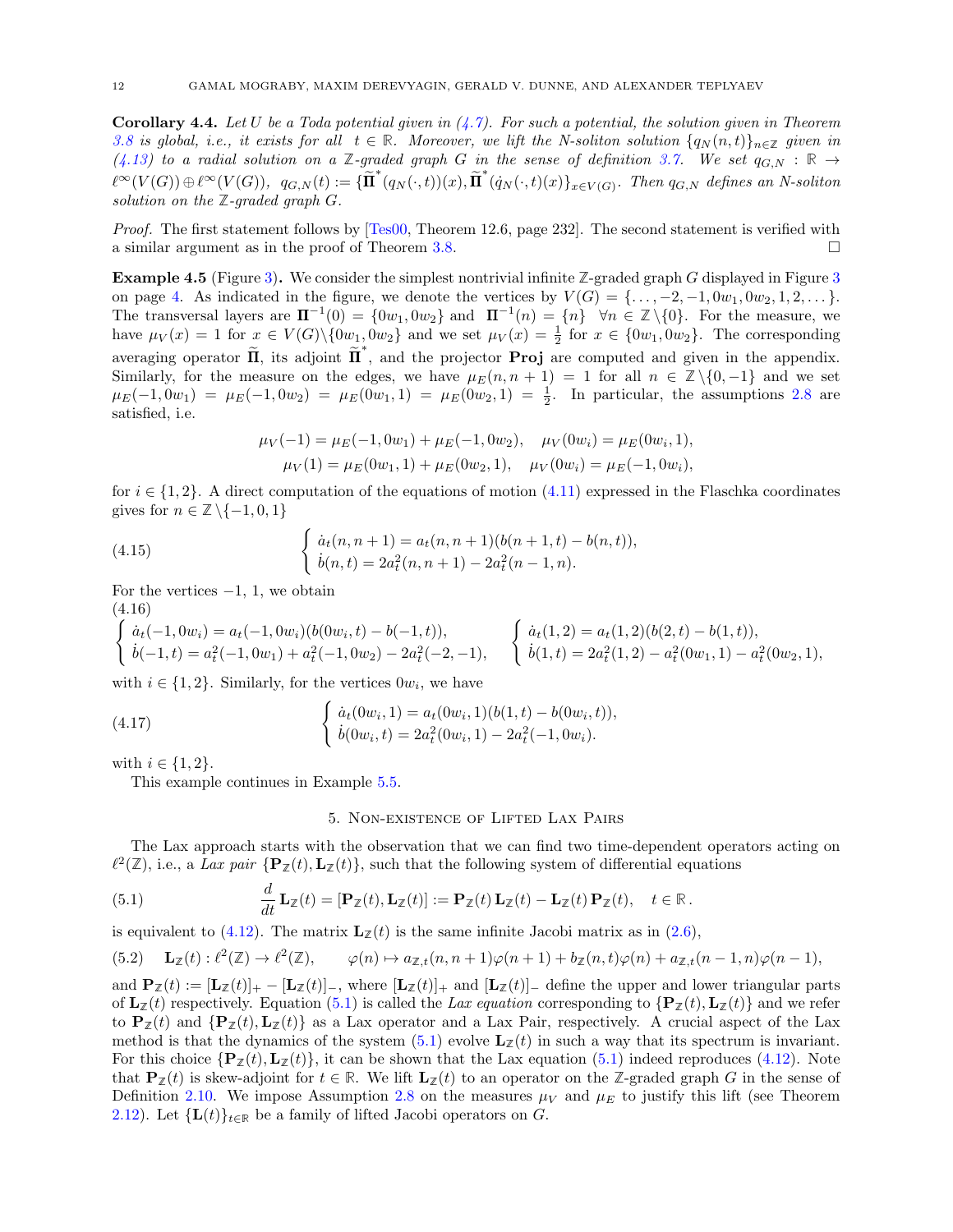**Definition 5.1.** The radial Lax operator on G is defined as  $\mathbf{P}_{rad}(t) : \ell^2(G) \to \ell^2(G)$ ,  $\mathbf{P}_{rad}(t) := \widetilde{\mathbf{\Pi}}^* \mathbf{P}_{\mathbb{Z}}(t) \widetilde{\mathbf{\Pi}}$ .

Remark 5.2. Note that  $P_{rad}(t)$  in general does not reflect the adjacency relation of the graph G in the sense of Definition [2.10.](#page-5-3)

<span id="page-12-3"></span>**Proposition 5.3.** Let  $\{L(t)\}_{t\in\mathbb{R}}$  be a family of lifted Jacobi operators. Suppose that Assumption [2.11,](#page-5-5) the Spectral Separation Assumption, holds for each  $\mathbf{L}(t)$  and that  $\mathbf{L}_{\mathbb{Z}}(t)$  satisfies the Lax equation [\(5.1\)](#page-11-3). Then, the following equation holds for all  $t \in \mathbb{R}$ .

(5.3) 
$$
Proj \frac{d}{dt} L(t) Proj = \frac{d}{dt} L(t) Proj = [P_{rad}(t), L(t)]
$$

and

<span id="page-12-2"></span>(5.4) 
$$
\frac{d}{dt}\mathbf{L}(t) = \frac{d}{dt}\mathbf{L}(t)\mathbf{Proj} + \frac{d}{dt}\mathbf{L}(t)(\mathbf{Id} - \mathbf{Proj}) = [\mathbf{P}_{rad}(t), \ \mathbf{L}(t)] + \frac{d}{dt}\mathbf{L}(t)(\mathbf{Id} - \mathbf{Proj}).
$$

Proof. We observe

<span id="page-12-1"></span>
$$
\widetilde{\mathbf{\Pi}} \frac{d}{dt} \mathbf{L}(t) \widetilde{\mathbf{\Pi}}^* = \frac{d}{dt} \mathbf{L}_{\mathbb{Z}}(t) = \mathbf{P}_{\mathbb{Z}}(t) \mathbf{L}_{\mathbb{Z}}(t) - \mathbf{L}_{\mathbb{Z}}(t) \mathbf{P}_{\mathbb{Z}}(t), \n= \widetilde{\mathbf{\Pi}} \left( \widetilde{\mathbf{\Pi}}^* \mathbf{P}_{\mathbb{Z}}(t) \widetilde{\mathbf{\Pi}} \right) \mathbf{Proj} \left( \widetilde{\mathbf{\Pi}}^* \mathbf{L}_{\mathbb{Z}}(t) \widetilde{\mathbf{\Pi}} \right) \widetilde{\mathbf{\Pi}}^* - \widetilde{\mathbf{\Pi}} \left( \widetilde{\mathbf{\Pi}}^* \mathbf{L}_{\mathbb{Z}}(t) \widetilde{\mathbf{\Pi}} \right) \left( \widetilde{\mathbf{\Pi}}^* \mathbf{P}_{\mathbb{Z}}(t) \widetilde{\mathbf{\Pi}} \right) \mathbf{Proj} \widetilde{\mathbf{\Pi}}^*, \n= \widetilde{\mathbf{\Pi}} \left( \mathbf{P}_{rad}(t) \mathbf{Proj} \right) (\mathbf{L}(t) \mathbf{Proj} \widetilde{\mathbf{\Pi}}^* - \widetilde{\mathbf{\Pi}} (\mathbf{L}(t) \mathbf{Proj}) (\mathbf{P}_{rad}(t) \mathbf{Proj}) \widetilde{\mathbf{\Pi}}^*, \n= \widetilde{\mathbf{\Pi}} [\mathbf{P}_{rad}(t) \mathbf{Proj}, \mathbf{L}(t) \mathbf{Proj} \widetilde{\mathbf{\Pi}}^*.
$$

The second equality holds as  $\mathbf{L}_{\mathbb{Z}}(t)$  satisfies the Lax equation [\(5.1\)](#page-11-3). The third equality holds by Lemma [2.7,](#page-5-6)  $(range(\tilde{\Pi}^*) = \ell_{rad}^2(G))$ . The fourth equality holds as  $\mathbf{L}(t)$  satisfies the assumption [2.11](#page-5-5) (Spectral Separation Assumption) and the following observation  $\tilde{\mathbf{\Pi}}^* \mathbf{L}_{\mathbb{Z}}(t) \tilde{\mathbf{\Pi}} = \tilde{\mathbf{\Pi}}^* \tilde{\mathbf{\Pi}} \mathbf{L}(t) \tilde{\mathbf{\Pi}}^* \tilde{\mathbf{\Pi}} = \mathbf{Proj} \mathbf{L}(t) \mathbf{Proj} = \mathbf{L}(t) \mathbf{Proj}.$ We right-multiply the equation [\(5.5\)](#page-12-1) with  $\tilde{\Pi}$ . Using  $\tilde{\Pi}^* \tilde{\Pi} = \textbf{Proj}$ , we obtain

(5.6) 
$$
\widetilde{\mathbf{\Pi}} \frac{d}{dt} \mathbf{L}(t) \mathbf{Proj} = \widetilde{\mathbf{\Pi}}[\mathbf{P}_{rad}(t) \mathbf{Proj}, \ \mathbf{L}(t) \mathbf{Proj}].
$$

Hence, for an arbitrary  $\varphi \in \ell^2(G)$ , we have  $\frac{d}{dt} L(t) \text{Proj} \varphi - [\mathbf{P}_{rad}(t) \text{Proj}, L(t) \text{Proj} \varphi \in \text{Ker } \tilde{\Pi}$ . On the other hand, we can verify that  $\frac{d}{dt} L(t) \textbf{Proj} \varphi - [\mathbf{P}_{rad}(t) \textbf{Proj}, L(t) \textbf{Proj}] \varphi \in \ell_{rad}^2(G)$ , therefore  $\frac{d}{dt}$ **L**(t) **Proj** = [**P**<sub>rad</sub>(t) **Proj**, **L**(t) **Proj**]. This means that we have effectively constructed a Lax pair restricted to the projected, or radial, subspace, but not on the entire space of functions.

 $Recall \ell^2(G) = \ell^2_{rad}(G) \oplus Ker \overline{\Pi}$  and define  $\textbf{Proj}_{\perp} : \ell^2(G) \to Ker \overline{\Pi}$ . As  $\textbf{P}_{rad}(t) \textbf{Proj}_{\perp} = 0$ , it follows  $[\mathbf{P}_{rad}(t) \operatorname{Proj}_{\perp}, \mathbf{L}(t)] = 0.$  Moreover, the Assumption [2.11](#page-5-5) implies  $[\mathbf{P}_{rad}(t) \operatorname{Proj}_{\perp}, \mathbf{L}(t) \operatorname{Proj}_{\perp}] = 0.$ 

As a consequence of the skew-adjointness of  $\mathbf{P}_{\mathbb{Z}}(t)$ , we have the following lemma.

**Lemma 5.4.**  $P_{rad}(t)$  is a skew-adjoint bounded operator for all  $t \in \mathbb{R}$ .

*Proof.* The boundedness follows by the boundedness of  $P_{\mathbb{Z}}(t)$ . Moreover, we have

$$
\langle \mathbf{P}_{rad}(t)\psi|\varphi\rangle_G = \left\langle \mathbf{P}_{\mathbb{Z}}(t)\widetilde{\mathbf{\Pi}}\,\psi\bigg|\widetilde{\mathbf{\Pi}}\,\varphi\right\rangle = -\left\langle \widetilde{\mathbf{\Pi}}\,\psi\bigg|\mathbf{P}_{\mathbb{Z}}(t)\widetilde{\mathbf{\Pi}}\,\varphi\right\rangle = -\left\langle \psi|\mathbf{P}_{rad}(t)\varphi\rangle_G, \ \forall \ \psi, \varphi \in \ell^2(G).
$$

In particular, we raise the question of whether we can find a skew-adjoint operator  $P_{\perp}(t)$  such that  $\frac{d}{dt} \mathbf{L}(t)(I - \mathbf{Proj}) = [\mathbf{P}_{\perp}(t), \mathbf{L}(t)].$  In such a case, equation [\(5.4\)](#page-12-2) would give  $\frac{d}{dt} \mathbf{L}(t) = [\mathbf{P}_{\mathbf{G}}(t), \mathbf{L}(t)],$  where we set  $\mathbf{P}_{\mathbf{G}}(t) = \mathbf{P}_{rad}(t) + \mathbf{P}_{\perp}(t)$  and consequently imply that the pair  $\{\mathbf{P}_{\mathbf{G}}(t), \mathbf{L}(t)\}\$  satisfies the isospectral property. The following example shows that this is not always possible with  $\mathbf{L}(t)$  and  $\mathbf{P}_{\perp}(t)$  reflecting the adjacency relation of the graph G.

<span id="page-12-0"></span>Example 5.5 (Continuation of Example [4.5,](#page-11-1) Figure [3\)](#page-3-1). Under assumption [2.14,](#page-7-2) using Corollary [2.15,](#page-7-3) we can compute the lifted Jacobi operator  $\mathbf{L}(t)$ . The operator  $\mathbf{L}(t)$  is almost identical with  $\mathbf{L}_{\mathbb{Z}}(t)$ , except at the rows and columns corresponding to the vertices  $\{-1, 0w_1, 0w_2, 1\}$ . The corresponding submatrix is indicated inside a rectangle in the middle of the matrix.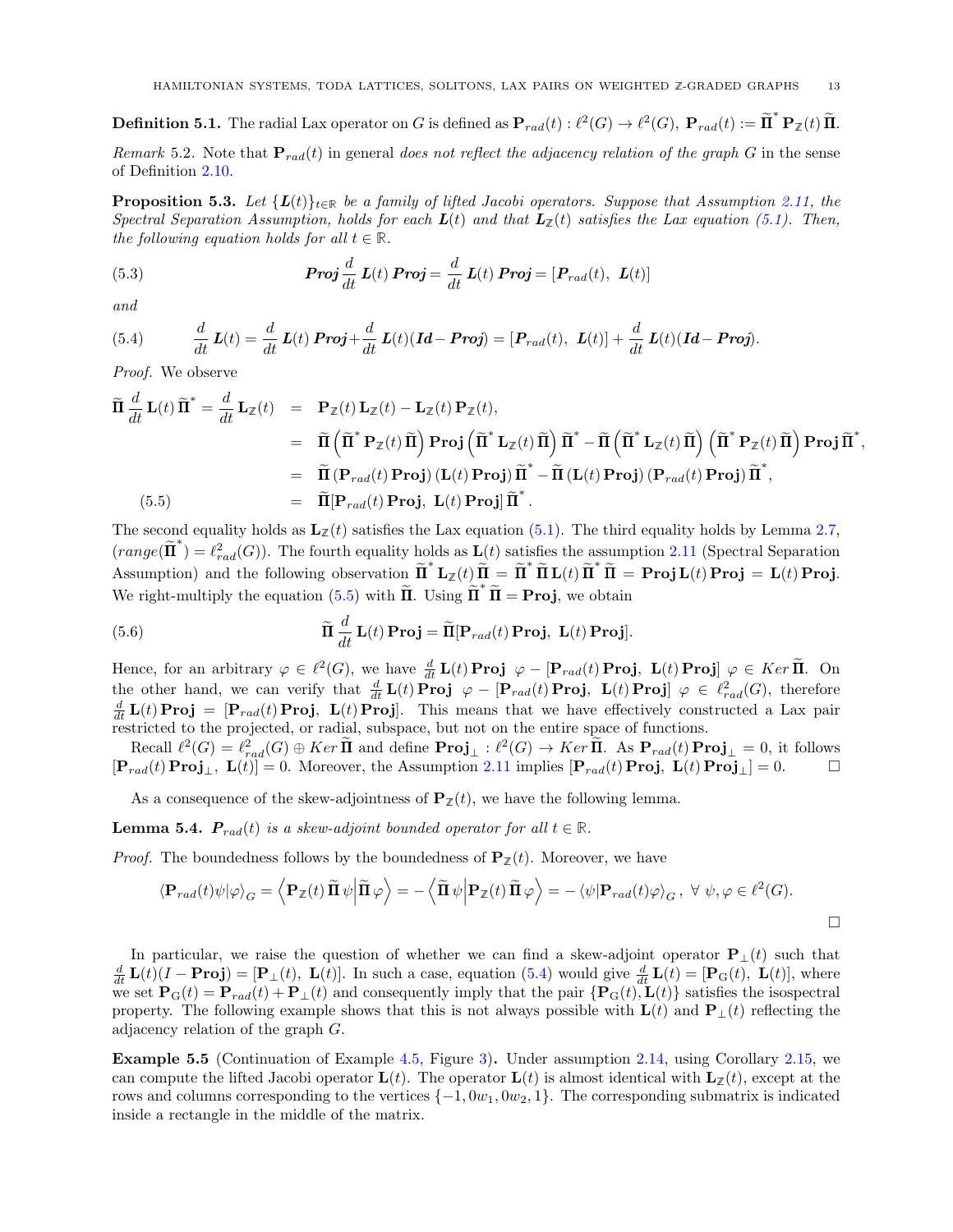(5.7)

<span id="page-13-0"></span>
$$
\mathbf{L}(t) = \begin{pmatrix}\n\vdots & \vdots & \vdots & \vdots & \vdots & \vdots \\
\ldots & b_{\mathbb{Z}}(-2,t) & \frac{a_{\mathbb{Z},t}(-2,-1)}{b_{\mathbb{Z}}(-1,t)} & \frac{a_{\mathbb{Z},t}(-1,0)}{2} & 0 & 0 & 0 & \ldots \\
\ldots & a_{\mathbb{Z},t}(-2,-1) & \frac{b_{\mathbb{Z}}(-1,t)}{b_{\mathbb{Z}}(-1,t)} & \frac{a_{\mathbb{Z},t}(-1,0)}{2} & 0 & 0 & 0 & \ldots \\
\ldots & 0 & a_{\mathbb{Z},t}(-1,0) & b_{\mathbb{Z}}(0,t) & 0 & a_{\mathbb{Z},t}(0,1) & 0 & 0 & \ldots \\
\ldots & 0 & 0 & \frac{a_{\mathbb{Z},t}(0,1)}{2} & \frac{a_{\mathbb{Z},t}(0,1)}{2} & b_{\mathbb{Z}}(1,t) & 0 & 0 & \ldots \\
\ldots & 0 & 0 & 0 & 0 & a_{\mathbb{Z},t}(1,2) & 0 & \ldots \\
\ldots & 0 & 0 & 0 & 0 & a_{\mathbb{Z},t}(1,2) & b_{\mathbb{Z}}(2,t) & a_{\mathbb{Z},t}(2,3) & \ldots\n\end{pmatrix}
$$

We compute  $\frac{d}{dt} \mathbf{L}(t) \mathbf{Proj} = [\mathbf{P}_{rad}(t), \ \mathbf{L}(t)]$ :

| $\frac{d}{dt}$ <b>L</b> Proj = | .        | $\dot{b}_\mathbb{Z}(-2,t)$      | $\dot{a}_{\mathbb{Z},t}(-2,-1)$ | $\boldsymbol{0}$                          |                                            |                               | 0                             | .        |
|--------------------------------|----------|---------------------------------|---------------------------------|-------------------------------------------|--------------------------------------------|-------------------------------|-------------------------------|----------|
|                                | $\cdots$ | $\dot{a}_{\mathbb{Z},t}(-2,-1)$ | $\dot{b}_\mathbb{Z}(-1,t)$      | $\frac{\dot{a}_{\mathbb{Z},t}(-1,0)}{2}$  | $\underline{\dot{a}}_{\mathbb{Z},t}(-1,0)$ | $\theta$                      | $\theta$                      | $\cdots$ |
|                                | .        | $\theta$                        | $\dot{a}_{\mathbb{Z},t}(-1,0)$  | $rac{b_{\mathbb{Z}}(0,t)}{2}$             | $rac{b_{\mathbb{Z}}(0,t)}{2}$              | $\dot{a}_{\mathbb{Z},t}(0,1)$ | $\overline{0}$                | $\cdots$ |
|                                | .        | $\theta$                        | $\dot{a}_{\mathbb{Z},t}(-1,0)$  | $rac{b_{\mathbb{Z}}(0,t)}{2}$             | $rac{b_{\mathbb{Z}}(0,t)}{2}$              | $\dot{a}_{\mathbb{Z},t}(0,1)$ | $\Omega$                      | $\cdots$ |
|                                | .        | 0                               |                                 | $\underline{\dot{a}_{\mathbb{Z},t}(0,1)}$ | $\underline{\dot{a}_{\mathbb{Z},t}(0,1)}$  | $\dot{b}_\mathbb{Z}(1,t)$     | $\dot{a}_{\mathbb{Z},t}(1,2)$ |          |
|                                | .        |                                 |                                 |                                           | $\boldsymbol{0}$                           | $\dot{a}_{\mathbb{Z},t}(1,2)$ | $b_{\mathbb{Z}}(2,t)$         | $\cdots$ |
|                                |          |                                 |                                 |                                           |                                            |                               |                               |          |

The radial Lax operator on G is directly computed via  $\mathbf{P}_{rad}(t) = \tilde{\mathbf{\Pi}}^* \mathbf{P}_{\mathbb{Z}}(t) \tilde{\mathbf{\Pi}}$ , see Appendix [A.2.](#page-18-2) We obtain the following matrix elements for the commutator  $[\mathbf{P}_{rad}, \mathbf{L}]$ . Note that we restrict ourselves to the submatrix corresponding to the vertices  $\{-1, 0w_1, 0w_2, 1\}.$ 

| $2a_{\mathbb{Z},t}(-1,0)^2 - 2a_{\mathbb{Z},t}(-2,-1)^2$           | $\frac{a_{\mathbb{Z},t}(-1,0)}{2}(b_{\mathbb{Z}}(0,t)-b_{\mathbb{Z}}(-1,t))$ | $\frac{a_{\mathbb{Z},t}(-1,0)}{2}(b_{\mathbb{Z}}(0,t)-b_{\mathbb{Z}}(-1,t))$ 0           |     |
|--------------------------------------------------------------------|------------------------------------------------------------------------------|------------------------------------------------------------------------------------------|-----|
| $a_{\mathbb{Z},t}(-1,0)(b_{\mathbb{Z}}(0,t)-b_{\mathbb{Z}}(-1,t))$ | $a_{\mathbb{Z},t}(0,1)^2 - a_{\mathbb{Z},t}(-1,0)^2$                         | $a_{\mathbb{Z},t}(0,1)^2 - a_{\mathbb{Z},t}(-1,0)^2$                                     | $*$ |
| $a_{\mathbb{Z},t}(-1,0)(b_{\mathbb{Z}}(0,t)-b_{\mathbb{Z}}(-1,t))$ | $a_{\mathbb{Z},t}(0,1)^2 - a_{\mathbb{Z},t}(-1,0)^2$                         | $a_{\mathbb{Z},t}(0,1)^2 - a_{\mathbb{Z},t}(-1,0)^2$                                     | $*$ |
| $\overline{0}$                                                     | $\frac{a_{\mathbb{Z},t}(0,1)}{2}(b_{\mathbb{Z}}(1,t)-b_{\mathbb{Z}}(0,t))$   | $\frac{a_{\mathbb{Z},t}(0,1)}{2}(b_{\mathbb{Z},t}(1,t)-b_{\mathbb{Z},t}(0,t))\quad \ast$ |     |

Comparing matrix elements from  $\frac{d}{dt}$  **L Proj** with [**P**<sub>rad</sub>, **L**], we obtain a system of equations that indeed reproduce the equations of motion  $(4.15)$ ,  $(4.16)$  and  $(4.17)$  with radial initial data, i.e.,

$$
a_t(-1,0w_1)|_{t=0} = a_t(-1,0w_2)|_{t=0}, \quad a_t(0w_1,1)|_{t=0} = a_t(0w_2,1)|_{t=0}, \quad b(0w_1,t)|_{t=0} = b(0w_2,t)|_{t=0}.
$$

This is a consequence of Theorem [3.8](#page-9-1) and can be directly verified when simplifying the notation in equations [\(4.15\)](#page-11-4), [\(4.16\)](#page-11-5) and [\(4.17\)](#page-11-6). To this end, we set

- $a_{\mathbb{Z},t}(-1,0) := a_t(-1,0w_1) = a_t(-1,0w_2),$
- $a_{\mathbb{Z},t}(0,1) := a_t(0w_1,1) = a_t(0w_2,1),$
- $b_{\mathbb{Z}}(0,t) := b(0w_1,t) = b(0w_2,t).$
- $a_{\mathbb{Z},t}(n, n+1) := a_t(n, n+1)$  for  $n \in \mathbb{Z} \setminus \{-1,0\}$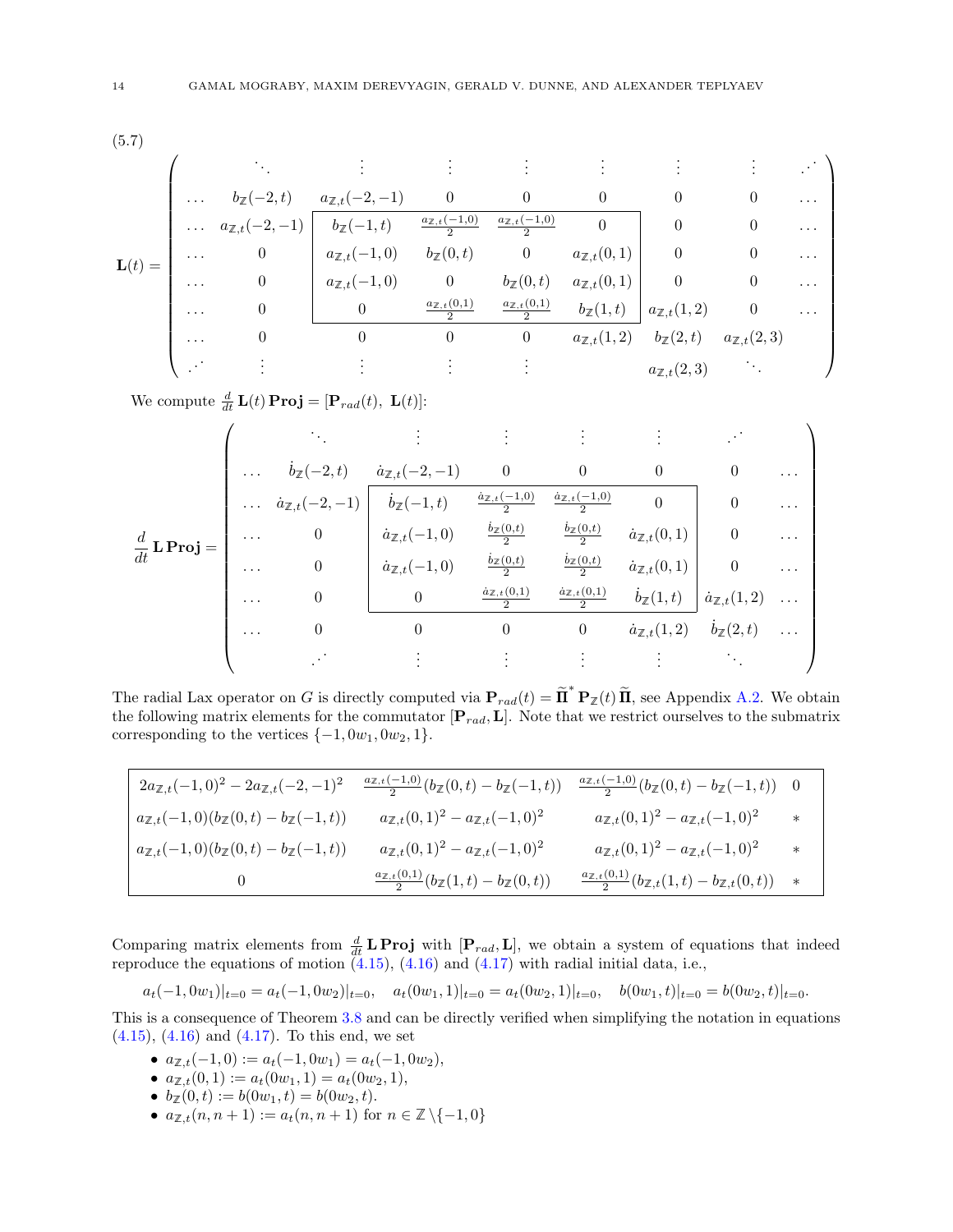<span id="page-14-3"></span>•  $b_{\mathbb{Z}}(n,t) := b(n,t)$  for  $n \in \mathbb{Z} \setminus \{0\}$ 

We turn to the question: Can we find a skew-adjoint non-zero operator  $P_{\perp}(t)$  which reflects the adjacency *relation of the graph such that*  $\frac{d}{dt} L(t) (Id - Proj) = [P_{\perp}(t), L(t)]$ ? If the answer is in the affirmative, then the isospectral property will imply that the  $\mathbf{L}(t)$ -spectrum is t-independent, i.e.,  $\sigma(\mathbf{L}(t)) = \sigma(\mathbf{L}(0))$ . But this is true only in the trivial case given in the following theorem.

<span id="page-14-0"></span>**Theorem 5.6.** Assume that, in Example [5.5,](#page-12-0)  $L(t)$  is the operator given in [\(2.8\)](#page-5-4) or, equivalently, [\(5.7\)](#page-13-0). This operator acts on G and lifts a Jacobi matrix  $L_{\mathbb{Z}}(t)$ , given in [\(5.2\)](#page-11-7), in the sense of Definition [2.10.](#page-5-3)

Then any isospectral dynamic of  $\mathbf{L}(t)$  will impose the constraint  $\frac{d}{dt}b(0,t) = 0$ , which implies

 $[\boldsymbol{P}_{\mathrm{G}}(t),\boldsymbol{L}(t)]=0$ 

and the trivial dependence on time t:  $P_{\text{G}}(t) = P_{\text{G}}(0)$  and  $L(t) = L(0)$ .

*Proof.* We first investigate the restriction of  $\mathbf{L}(t)$  to the subspace Ker  $\mathbf{\bar{II}}$  because, due to Corollary [2.15,](#page-7-3)  $\mathbf{L}(t)$ satisfies the Spectral Separation Assumption, i.e., Assumption [2.11.](#page-5-5) For a vertex  $x \in V(G)$ , the vector  $e_x$ corresponds to

$$
e_x = \begin{cases} 1 & \text{on vertex } x \\ 0 & \text{on } V(G) \backslash \{x\}. \end{cases}
$$

Now, it can be shown that  $Ker \mathbf{\Pi} = span\{e_{0w_1} - e_{0w_2}\}\.$  We compute

$$
\mathbf{L}(t)(\mathbf{Id}_G - \mathbf{Proj}) = \begin{pmatrix}\n\ddots & \vdots & \vdots & \vdots & \vdots & \vdots & \vdots & \vdots \\
\cdots & 0 & 0 & 0 & 0 & 0 & 0 & \cdots \\
\cdots & 0 & 0 & 0 & 0 & 0 & 0 & \cdots \\
\cdots & 0 & 0 & \frac{b(0,t)}{2} & -\frac{b(0,t)}{2} & 0 & 0 & \cdots \\
\cdots & 0 & 0 & -\frac{b(0,t)}{2} & \frac{b(0,t)}{2} & 0 & 0 & \cdots \\
\cdots & 0 & 0 & 0 & 0 & 0 & 0 & \cdots \\
\cdots & 0 & 0 & 0 & 0 & 0 & 0 & \cdots \\
\cdots & \vdots & \vdots & \vdots & \vdots & \vdots & \vdots & \ddots\n\end{pmatrix}
$$

and obtain for the restriction  $\mathbf{L}_{\perp}(t) = \mathbf{L}(t)|_{Ker \tilde{\mathbf{\Pi}}}, \ \mathbf{L}_{\perp}(t) : Ker \mathbf{\Pi} \to Ker \mathbf{\Pi}, \ v \mapsto b(0,t)v.$  Then we have spectrum of  $\mathbf{L}_{\perp}(t)$ 

(5.8) 
$$
\sigma(\mathbf{L}_{\perp}(t)) = \{b(0,t)\}.
$$

Hence, achieving isospectrality would impose the constraint  $\frac{d}{dt}b(0, t) = 0$ . This constraint means that the momenta of the particles at the vertices  $0w_1$  and  $0w_2$  are time-independent. Moreover, the interactions between the particles at  $0w_1$  and  $0w_2$  and the particles at the vertices  $-1$  and 1 are equal at all times,

<span id="page-14-2"></span>
$$
a_{\mathbb{Z},t}(-1,0) = a_{\mathbb{Z},t}(0,1).
$$

This implies, by induction in n, that  $a_{\mathbb{Z},t}(n,n+1)$  are equal for all t and n using [\(4.12\)](#page-10-1) or the standard transfer matrix formalism [\[ADL13,](#page-16-17)[Tes00,](#page-17-15)[Tes14\]](#page-17-26). Note that the constraint  $\frac{d}{dt}b(0,t) = 0$  implies  $\frac{d}{dt}\mathbf{L}(t)(\mathbf{Id} - \mathbf{Proj}) =$ 0 and hence  $\frac{d}{dt}$ **L**(t) = [**P**<sub>rad</sub>(t), **L**(t)], which is related to Example [5.8.](#page-14-1)

Remark 5.7. We prove Theorem [5.6](#page-14-0) only in the situation of Example [5.5](#page-12-0) in order to simplify notation although the same result can be expected for all examples considered above in Figures [1,](#page-1-2) [2](#page-1-1) and [3.](#page-3-1)

<span id="page-14-1"></span>**Example 5.8.** Proposition [5.3](#page-12-3) uses the simple fact that  $\overline{\mathbf{II}}$  is an isomorphism between  $\ell_{rad}^2(G)$  and  $\ell^2(\mathbb{Z})$ . Therefore, if  $\mathbf{L}_{\mathbb{Z}}(t)$  is an isospectral family on  $\ell^2(\mathbb{Z})$ , then we always can trivially generate an isospectral family on  $\ell^2(G)$  by

(5.9) 
$$
\mathbf{L}(t) = \mathbf{L}_{rad}(t) = \widetilde{\mathbf{\Pi}}^* \mathbf{L}_{\mathbb{Z}}(t) \widetilde{\mathbf{\Pi}}
$$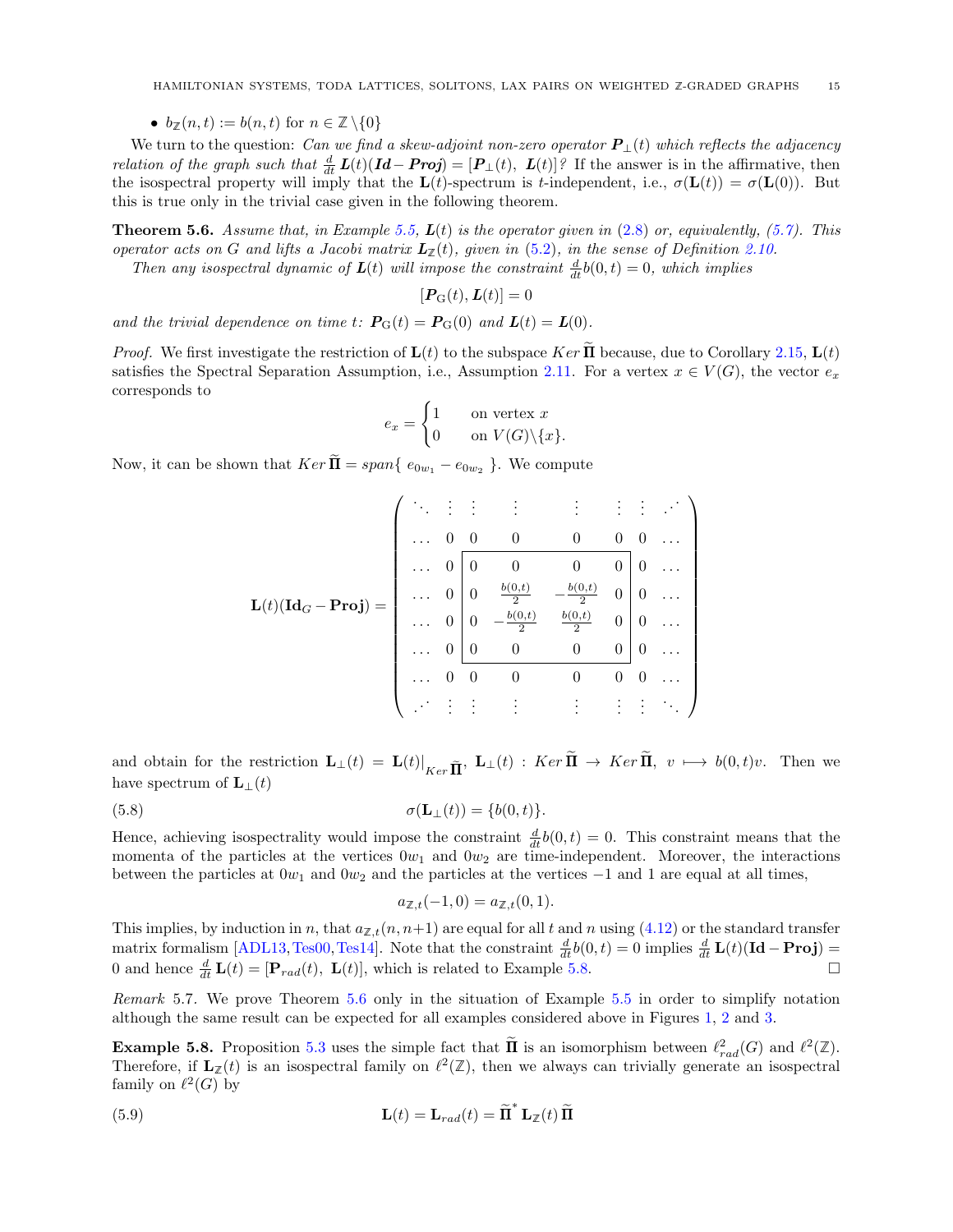<span id="page-15-3"></span>with with

(5.10) 
$$
\mathbf{P}_{\perp}(t) = \mathbf{L}_{\perp}(t) = 0, \qquad \mathbf{P}_{\mathbf{G}}(t) = \mathbf{P}_{rad}(t) = \widetilde{\mathbf{\Pi}}^* \mathbf{P}_{\mathbb{Z}}(t) \widetilde{\mathbf{\Pi}}.
$$

<span id="page-15-2"></span>In interesting Z-graded examples, such as Figures [1,](#page-1-2) [2](#page-1-1) and [3,](#page-3-1)  $\mathbf{L}_{rad}(t) = \tilde{\mathbf{\Pi}}^* \mathbf{L}_{\mathbb{Z}}(t) \tilde{\mathbf{\Pi}}$  does not reflect the adjacency relation of the graph. However the same  $\mathbf{L}_{rad}(t)$  in Example [5.5](#page-12-0) reflects the adjacency relation of the different graph, see Figure [4.](#page-15-2) the different graph, see Figure 4. ∗ adjacency relation of the graph. However the same  $L_{rad}(t)$  in Example 5.5 reflects the adjacency relation of the different graph see Figure 4.



FIGURE 4. Graph G in Example [5.8,](#page-14-1) which is not a proper  $\mathbb{Z}$ -graded graph.

On the graph  $G$  in Figure [4](#page-15-2) waves corresponding to  $(5.9)$  can move in the horizontal, or radial, direction with vertices  $0w_1$  and  $0w_2$  vibrating in unison. However, note that the graph in Figure [4](#page-15-2) is not a proper **Z**-graded graph because the vertical edge does not have a natural direction. **Z**-graded graph because the vertical edge does not have a natural direction.

## 6. A relation to the non-Abelian Toda lattice 6. A relation to the non-Abelian Toda lattice

<span id="page-15-0"></span>The non-Abelian Toda lattice was introduced by Polyakov as a discretization of the principal chiral field equation. It was solved by means of the inverse scattering method in [\[BMRL80\]](#page-16-18) (see also [\[EGR97,](#page-17-27) [Gek98,](#page-17-28) KZ95,Wid98] for more details and various aspects of the theory). Roughly speaking, the non-Abelian Toda [KZ95,](#page-17-29)[Wid98\]](#page-17-30) for more details and various aspects of the theory). Roughly speaking, the non-Abelian Toda lattice has the form similar to  $(4.12)$  where a's and b's are matrices. We mention this in our article because, for instance, the matrix H corresponding to the middle graph in Figure 2, which is a 2-periodic graph, for instance, the matrix H corresponding to the middle graph in Figure [2,](#page-1-1) which is a 2-periodic graph, has a natural pentadiagonal structure. This matrix can be considered as a block tridiagonal matrix, whose blocks are  $2 \times 2$  matrices. Moreover, any such periodic graph will lead to a banded matrix (e.g. the bottom graph in Figure 2 is 4-periodic and the corresponding H is again a block tridiagonal matrix whose blocks graph in Figure [2](#page-1-1) is 4-periodic and the corresponding H is again a block tridiagonal matrix whose blocks are  $4 \times 4$  matrices.) However, such structures do not necessarily fit the assumptions of the non-Abelian Toda lattice since some of the non-diagonal matrices could be singular, which can be seen in the case of the Toda lattice since some of the non-diagonal matrices could be singular, which can be seen in the case of the pentadiagonal matrix built on the middle graph in Figure 2. Besides, in our consideration the structure of pentadiagonal matrix built on the middle graph in Figure [2.](#page-1-1) Besides, in our consideration the structure of the corresponding blocks is imposed by the geometry of the corresponding graph, while for the non-Abelian the corresponding blocks is imposed by the geometry of the corresponding graph, while for the non-Abelian Toda lattice the matrix structure is determined by the symmetry properties of the matrix-valued dynamical Toda lattice the matrix structure is determined by the symmetry properties of the matrix-valued dynamical functions themselves, not necessarily related to a fixed graph structure. However, once the solution to the functions themselves, not necessarily related to a fixed graph structure. However, once the solution to the non-Abelian Toda lattice is found, it defines certain properties of the graph structure and, in particular, it non-Abelian Toda lattice is found, it defines certain properties of the graph structure and, in particular, it could lead to periodic graphs. This raises the interesting possibility of non-trivial relations between different sources of symmetry, and such graph structures and the possibility to generalize our lifting procedure to fit into the case of non-Abelian Toda lattice will be the subject of further study. into the case of non-Abelian Toda lattice will be the subject of further study.

# 7. Conclusions 7. Conclusions

<span id="page-15-1"></span>In this article we demonstrate that nonlinear one-dimensional Hamiltonian dynamics can be lifted to Z-graded graphs, provided certain conditions hold, most important of which is the Spectral Separation As-E graded graphs, provided ecream conditions nota, most important or which is the spectral separation in<br>sumption, Assumption [2.11.](#page-5-5) The most important *sufficient* assumption for this is the symmetry assumption for the measure, Assumption [2.8,](#page-5-0) which is used in Theorem [2.12.](#page-5-1) This lifting of Hamiltonian dynamics means that for a large class of Z-graded graphs there are soliton-like solutions for non-linear wave equations. On the other hand, we show that the commutator relation for non-trivial Lax pairs can not be lifted using On the other hand, we show that the commutator relation for non-trivial Lax pairs can not be lifted using this procedure, see Theorem 5.6 and also [BS94]. this procedure, see Theorem [5.6](#page-14-0) and also [\[BS94\]](#page-16-19).

We expect that our methods are applicable to a wide variety of quantum graphs and limiting fractals, We expect that our methods are applicable to a wide variety of quantum graphs and limiting fractals, using methods of [ARKT16, AR18, AR21, BK13b, BBJL17, BK13a, ST20]. In particular, our results are using methods of [\[ARKT16,](#page-16-12) [AR18,](#page-16-14) [AR21,](#page-16-15) [BK13b,](#page-16-20) [BBJL17,](#page-16-21) [BK13a,](#page-16-22) [ST20\]](#page-17-24). In particular, our results are compatible with recent related results for Dirac operators on quantum graphs [SBK18], if we specialize compatible with recent related results for Dirac operators on quantum graphs [\[SBK18\]](#page-17-31), if we specialize our combinatorial graphs to quantum graphs. However we are building a combinatorially more general our combinatorial graphs to quantum graphs. However we are building a combinatorially more general framework, which can support much larger and more complicated classes of graphs by identifying general framework, which can support much larger and more complicated classes of graphs by identifying general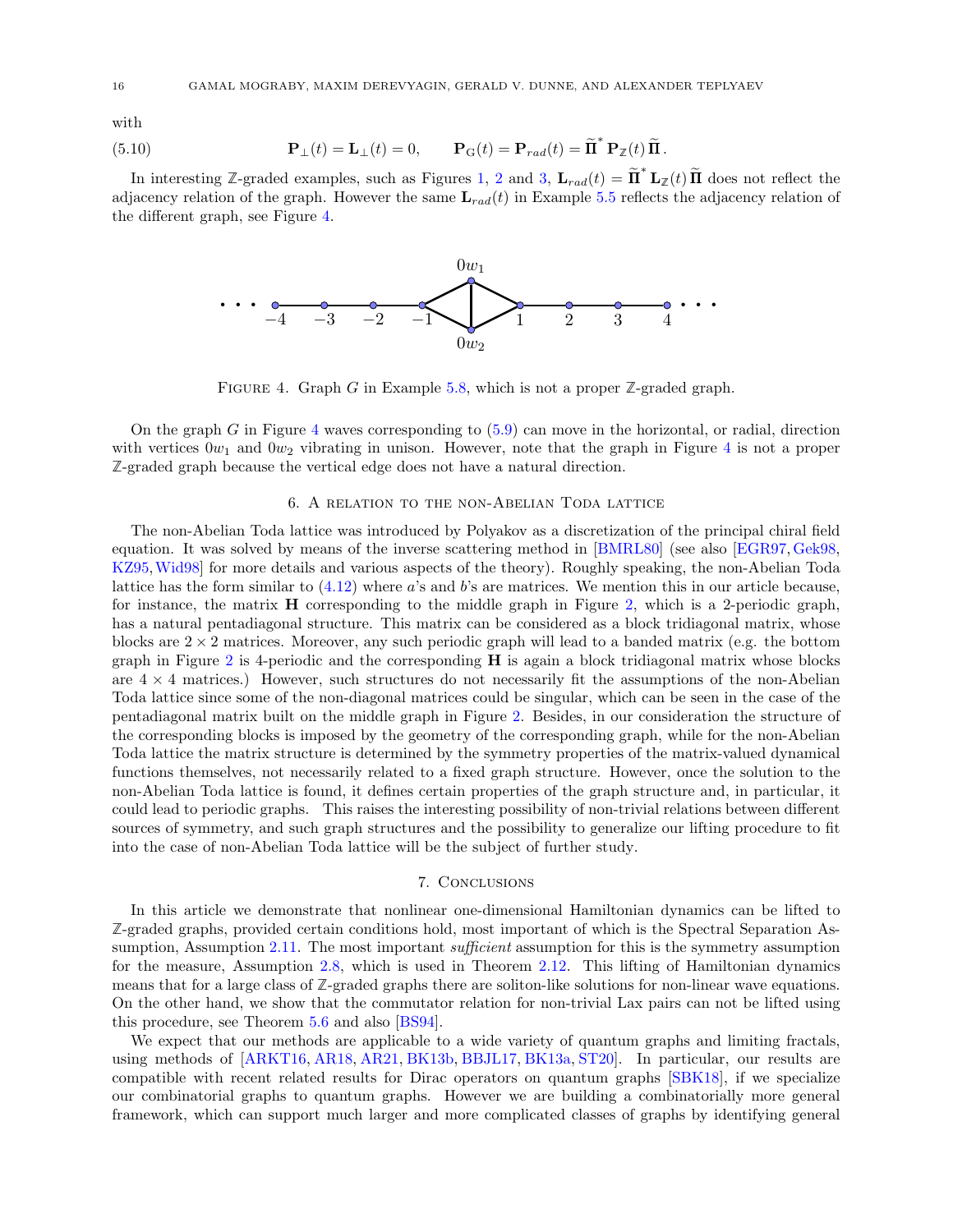<span id="page-16-24"></span>conditions for propagation of non-linear waves. For example, the structures in [\[SBK18,](#page-17-31) Figures 5 and 6] fit within our framework, and  $[SBK18, Figure 2]$  $[SBK18, Figure 2]$  shows the behavior that we expect to observe in our more general framework. It can be said that the quantum graphs in [\[SBK18,](#page-17-31) [AR18,](#page-16-14) [AR21\]](#page-16-15) are **R**-graded, while ours are **Z**-graded, reflecting the usual difference between discrete and continuous settings.

Thus, we can highlight two aspects of our work: non-linear waves can be lifted to **Z**-graded graphs, and possibly **R**-graded graphs and fractals, but general integrability can not be lifted in this framework. We hope that our result will show how one can manipulate solitons on complicated networks, following [\[CE01\]](#page-16-23), and study more general time dependent situations, see [\[DT13,](#page-17-32)[KM56\]](#page-17-33).

<span id="page-16-0"></span>Data Availability Statement. Data sharing not applicable – no new data generated.

<span id="page-16-1"></span>Acknowledgments. This research was supported in part by the University of Connecticut Research Excellence Program, by DOE grant DE-SC0010339 and by NSF DMS grants 1613025 and 2008844. The authors thank the anonymous reviewers for their careful reading of our manuscript and their many insightful comments and suggestions.

#### <span id="page-16-2"></span>**REFERENCES**

- <span id="page-16-3"></span>[AACC91] Mark J Ablowitz, MA Ablowitz, PA Clarkson, and Peter A Clarkson. Solitons, nonlinear evolution equations and inverse scattering, volume 149. Cambridge university press, 1991. [1](#page-0-1)
- <span id="page-16-9"></span>[ABD+12] Eric Akkermans, Olivier Benichou, Gerald V Dunne, Alexander Teplyaev, and Raphael Voituriez. Spatial logperiodic oscillations of first-passage observables in fractals. Physical Review E, 86(6):061125, 2012. [4](#page-3-3)
- <span id="page-16-10"></span>[ACD+19] Eric Akkermans, Joe P Chen, Gerald Dunne, Luke G Rogers, and Alexander Teplyaev. Fractal AC circuits and propagating waves on fractals. to appear in the 6th Cornell Fractals Conference Proceedings, arXiv:1507.05682, 2019. [4](#page-3-3)
- <span id="page-16-17"></span>[ADL13] Eric Akkermans, Gerald V. Dunne, and Eli Levy. Wave propagation in one-dimension: Methods and applications to complex and fractal structures. In Optics of aperiodic structures: fundamentals and device applications, edited by Luca Dal Negro, pages 407–450 [arXiv:1210.7409](https://arxiv.org/abs/1210.7409) [doi:10.1201/b15653.](https://doi.org/10.1201/b15653) Taylor & Francis CRC Press, 2013. [15](#page-14-3)
- <span id="page-16-7"></span>[ADT09] Eric Akkermans, Gerald V Dunne, and Alexander Teplyaev. Physical consequences of complex dimensions of fractals. EPL (Europhysics Letters), 88(4):40007, 2009. [4](#page-3-3)
- <span id="page-16-8"></span>[ADT10] Eric Akkermans, Gerald V Dunne, and Alexander Teplyaev. Thermodynamics of photons on fractals. Physical review letters, 105(23):230407, 2010. [4](#page-3-3)
- <span id="page-16-4"></span>[Agr13] Govind P Agrawal. Nonlinear Fiber Optics: Formerly Quantum Electronics. Academic press, 2013. [1](#page-0-1)
- <span id="page-16-11"></span>[Akk13] Eric Akkermans. Statistical mechanics and quantum fields on fractals. In Fractal geometry and dynamical systems in pure and applied mathematics. II. Fractals in applied mathematics, volume 601 of Contemp. Math., pages 1–21. Amer. Math. Soc., Providence, RI, 2013. [4](#page-3-3)
- <span id="page-16-16"></span>[AMR88] R. Abraham, J. E. Marsden, and T. Ratiu. Manifolds, tensor analysis, and applications, volume 75 of Applied Mathematical Sciences. Springer-Verlag, New York, second edition, 1988. [9](#page-8-6)
- <span id="page-16-14"></span>[AR18] Patricia Alonso Ruiz. Explicit formulas for heat kernels on diamond fractals. Comm. Math. Phys., 364(3):1305– 1326, 2018. [6,](#page-5-8) [16,](#page-15-3) [17](#page-16-24)
- <span id="page-16-15"></span>[AR21] Patricia Alonso Ruiz. Heat kernel analysis on diamond fractals. Stochastic Processes and their Applications, 131:51– 72, 2021. [6,](#page-5-8) [16,](#page-15-3) [17](#page-16-24)
- <span id="page-16-12"></span>[ARKT16] Patricia Alonso-Ruiz, Daniel J. Kelleher, and Alexander Teplyaev. Energy and Laplacian on Hanoi-type fractal quantum graphs. J. Phys. A, 49(16):165206, 36, 2016. [4,](#page-3-3) [16](#page-15-3)
- <span id="page-16-21"></span>[BBJL17] Ram Band, Gregory Berkolaiko, Christopher H. Joyner, and Wen Liu. Quotients of finite-dimensional operators by symmetry representations. arXiv:1711.00918, 2017. [16](#page-15-3)
- <span id="page-16-5"></span>[BCD+08a] N. Bajorin, T. Chen, A. Dagan, C. Emmons, M. Hussein, M. Khalil, P. Mody, B. Steinhurst, and A. Teplyaev. Vibration modes of 3n-gaskets and other fractals. J. Phys. A, 41(1):015101, 21, 2008. [4](#page-3-3)
- <span id="page-16-6"></span>[BCD+08b] N. Bajorin, T. Chen, A. Dagan, C. Emmons, M. Hussein, M. Khalil, P. Mody, B. Steinhurst, and A. Teplyaev. Vibration spectra of finitely ramified, symmetric fractals. Fractals, 16(3):243–258, 2008. [4](#page-3-3)
- <span id="page-16-22"></span>[BK13a] Gregory Berkolaiko and Peter Kuchment. Introduction to quantum graphs, volume 186 of Mathematical Surveys and Monographs. American Mathematical Society, Providence, RI, 2013. [16](#page-15-3)
- <span id="page-16-20"></span>[BK13b] Jonathan Breuer and Matthias Keller. Spectral analysis of certain spherically homogeneous graphs. Oper. Matrices, 7(4):825–847, 2013. [16](#page-15-3)
- <span id="page-16-18"></span>[BMRL80] M. Bruschi, S. V. Manakov, O. Ragnisco, and D. Levi. The nonabelian Toda lattice-discrete analogue of the matrix Schrödinger spectral problem. J. Math. Phys.,  $21(12):2749-2753$ , 1980. [16](#page-15-3)
- <span id="page-16-13"></span>[BO16] Alexei Borodin and Grigori Olshanski. Representations of the Infinite Symmetric Group. Cambridge Studies in Advanced Mathematics. Cambridge University Press, 2016. [4](#page-3-3)
- <span id="page-16-19"></span>[BS94] Yurij Berezansky and Michael Shmoish. Nonisospectral flows on semi-infinite Jacobi matrices. J. Nonlinear Math. Phys., 1(2):116–146, 1994. [16](#page-15-3)
- <span id="page-16-23"></span>[CE01] Demetrios N. Christodoulides and Eugenia D. Eugenieva. Blocking and routing discrete solitons in two-dimensional networks of nonlinear waveguide arrays. Phys. Rev. Lett., 87, 2001. DOI: 10.1103/PhysRevLett.87.233901. [17](#page-16-24)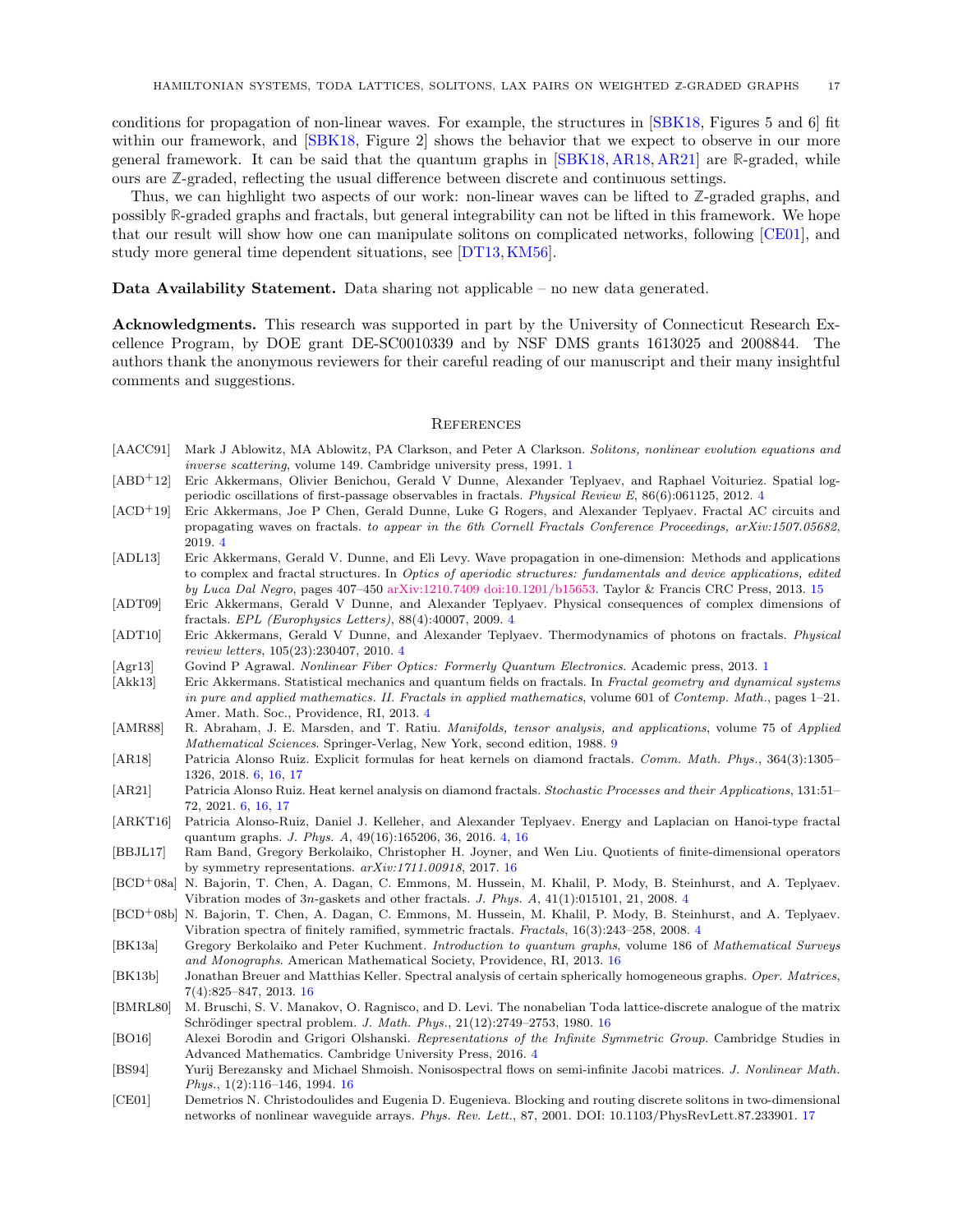- <span id="page-17-3"></span>[DDMT20] Maxim Derevyagin, Gerald V. Dunne, Gamal Mograby, and Alexander Teplyaev. Perfect quantum state transfer on diamond fractal graphs. Quantum Information Processing, 19(9):328, September 2020. [1,](#page-0-1) [2,](#page-1-3) [4,](#page-3-3) [5,](#page-4-3) [8](#page-7-4)
- <span id="page-17-32"></span>[DT13] Gerald V Dunne and Michael Thies. Transparent Dirac potentials in one dimension: The time-dependent case. Physical Review A, 88(6):062115, 2013. [17](#page-16-24)
- <span id="page-17-21"></span>[Dun12] Gerald V. Dunne. Heat kernels and zeta functions on fractals. J. Phys. A, 45(37):374016, 22, 2012. [4](#page-3-3)
- <span id="page-17-27"></span>[EGR97] Pavel Etingof, Israel Gelfand, and Vladimir Retakh. Factorization of differential operators, quasideterminants, and nonabelian Toda field equations. Math. Res. Lett., 4(2-3):413–425, 1997. [16](#page-15-3)
- <span id="page-17-25"></span>[Fla74a] H. Flaschka. On the Toda Lattice. II: Inverse-Scattering Solution. Progress of Theoretical Physics, 51(3):703–716, 03 1974. [10](#page-9-10)
- <span id="page-17-16"></span>[Fla74b] H. Flaschka. The Toda lattice. ii. existence of integrals. Phys. Rev. B, 9:1924–1925, Feb 1974. [3,](#page-2-1) [10](#page-9-10)
- <span id="page-17-5"></span>[Fom94] Sergey Fomin. Duality of graded graphs. J. Algebraic Combin., 3(4):357–404, 1994. [1,](#page-0-1) [4](#page-3-3)
- <span id="page-17-2"></span>[FT87] L. D. Faddeev and L. A. Takhtajan. Hamiltonian methods in the theory of solitons. Springer Series in Soviet Mathematics. Springer-Verlag, Berlin, [1](#page-0-1)987. Translated from the Russian by A. G. Reyman [A. G. Reiman]. 1
- <span id="page-17-28"></span>[Gek98] M. Gekhtman. Hamiltonian structure of non-abelian Toda lattice. Lett. Math. Phys., 46(3):189–205, 1998. [16](#page-15-3)
- <span id="page-17-17"></span>[H<sup> $74$ ]</sup> M. Hénon. Integrals of the Toda lattice. *Phys. Rev. B*, 9:1921–192[3](#page-2-1), Feb 1974. 3
- <span id="page-17-22"></span>[HM20] Michael Hinz and Melissa Meinert. On the viscous Burgers equation on metric graphs and fractals. J. Fractal Geom., 7(2):137–182, 2020. [4](#page-3-3)
- <span id="page-17-7"></span>[HO07] Akihito Hora and Nobuaki Obata. Quantum probability and spectral analysis of graphs. Theoretical and Mathematical Physics. Springer, Berlin, 2007. With a foreword by Luigi Accardi. [1](#page-0-1)
- <span id="page-17-33"></span>[KM56] I. Kay and H. E. Moses. Reflectionless transmission through dielectrics and scattering potentials. Journal of Applied Physics, 27(12):1503–1508, 1956. [17](#page-16-24)
- <span id="page-17-8"></span>[KT04] Bernhard Krön and Elmar Teufl. Asymptotics of the transition probabilities of the simple random walk on selfsimilar graphs. Trans. Amer. Math. Soc., 356(1):393–414, 2004. [2](#page-1-3)
- <span id="page-17-29"></span>[KZ95] Igor Moiseevich Krichever and A. Zabrodin. Spin generalization of the Ruijsenaars-Schneider model, the nonabelian two-dimensionalized Toda lattice, and representations of the Sklyanin algebra. Uspekhi Mat. Nauk, 50(6(306)):3–56, 1995. [16](#page-15-3)
- <span id="page-17-20"></span>[Lax68] Peter D. Lax. Integrals of nonlinear equations of evolution and solitary waves. Communications on Pure and Applied Mathematics, 21(5):467–490, 1968. [3](#page-2-1)
- <span id="page-17-11"></span>[LP01] Urs Lang and Conrad Plaut. Bilipschitz embeddings of metric spaces into space forms. Geom. Dedicata, 87(1- 3):285–307, 2001. [2](#page-1-3)
- <span id="page-17-19"></span>[Man75] S. V. Manakov. Complete integrability and stochastization of discrete dynamical systems. Soviet Journal of Experimental and Theoretical Physics, 40(2):269–274, 1975. [3](#page-2-1)
- <span id="page-17-4"></span>[MDDT20] Gamal Mograby, Maxim Derevyagin, Gerald V Dunne, and Alexander Teplyaev. Spectra of perfect state transfer hamiltonians on fractal-like graphs. Journal of Physics A: Mathematical and Theoretical, (arXiv:2003.11190), 2020. [1,](#page-0-1) [2,](#page-1-3) [4,](#page-3-3) [5,](#page-4-3) [6,](#page-5-8) [8](#page-7-4)
- <span id="page-17-18"></span>[Mos75] Jürgen Moser. Finitely many mass points on the line under the influence of an exponential potential–an integrable system, pages 467–497. Lecture Notes in Phys., Vol. 38. Springer, Berlin, 1975. [3](#page-2-1)
- <span id="page-17-9"></span>[MT95] Leonid Malozemov and Alexander Teplyaev. Pure point spectrum of the Laplacians on fractal graphs. J. Funct. Anal., 129(2):390–405, 1995. [2](#page-1-3)
- <span id="page-17-10"></span>[MT03] Leonid Malozemov and Alexander Teplyaev. Self-similarity, operators and dynamics. Math. Phys. Anal. Geom., 6(3):201–218, 2003. [2](#page-1-3)
- <span id="page-17-1"></span>[NMPZ84] S. Novikov, S. V. Manakov, L. P. Pitaevskiĭ, and V. E. Zakharov. Theory of solitons. Contemporary Soviet Mathematics. Consultants Bureau [Plenum], New York, 1984. The inverse scattering method, Translated from the Russian. [1](#page-0-1)
- <span id="page-17-31"></span>[SBK18] K. K. Sabirov, D. B. Babajanov, and D. U. Matrasulovand P. G. Kevrekidis. Dynamics of Dirac solitons in networks. J. Phys. A: Math. Theor., 51:435203, 2018. doi.org/10.1088/1751-8121/aadfb0. [16,](#page-15-3) [17](#page-16-24)
- <span id="page-17-24"></span>[ST20] Benjamin Steinhurst and Alexander Teplyaev. Spectral analysis and dirichlet forms on Barlow-Evans fractals. To appear in the Journal of Spectral Theory, arXiv:1204.5207, 2020. [6,](#page-5-8) [16](#page-15-3)
- <span id="page-17-23"></span>[Sta88] Richard P. Stanley. Differential posets. J. Amer. Math. Soc., 1(4):919–961, 1988. [4](#page-3-3)
- <span id="page-17-6"></span>[Sta12] Richard P. Stanley. Enumerative combinatorics. Volume 1, volume 49 of Cambridge Studies in Advanced Mathematics. Cambridge University Press, Cambridge, second edition, 2012. [1,](#page-0-1) [4](#page-3-3)
- <span id="page-17-0"></span>[SZ72] A Shabat and V Zakharov. Exact theory of two-dimensional self-focusing and one-dimensional self-modulation of waves in nonlinear media. Soviet physics JETP, 34(1):62, 1972. [1](#page-0-1)
- <span id="page-17-15"></span>[Tes00] Gerald Teschl. Jacobi operators and completely integrable nonlinear lattices, volume 72 of Mathematical Surveys and Monographs. American Mathematical Society, Providence, RI, 2000. [3,](#page-2-1) [11,](#page-10-4) [12,](#page-11-8) [15](#page-14-3)
- <span id="page-17-26"></span>[Tes14] Gerald Teschl. Mathematical methods in quantum mechanics. With applications to Schrödinger operators, volume 157 of Graduate Studies in Mathematics. American Mathematical Society, Providence, RI, second edition, 2014. [15](#page-14-3)
- <span id="page-17-12"></span>[Tod67a] Morikazu Toda. Vibration of a chain with nonlinear interaction. Journal of the Physical Society of Japan, 22(2):431– 436, 1967. [2](#page-1-3)
- <span id="page-17-13"></span>[Tod67b] Morikazu Toda. Wave propagation in anharmonic lattices. Journal of the Physical Society of Japan, 23(3):501–506, 1967. [2](#page-1-3)
- <span id="page-17-14"></span>[Tod81] Morikazu Toda. Theory of nonlinear lattices / Morikazu Toda. Springer-Verlag Berlin ; New York, 1981. [2](#page-1-3)
- <span id="page-17-30"></span>[Wid98] Harold Widom. An integral operator solution to the matrix Toda equations. J. Integral Equations Appl., 10(3):363– 372, 1998. [16](#page-15-3)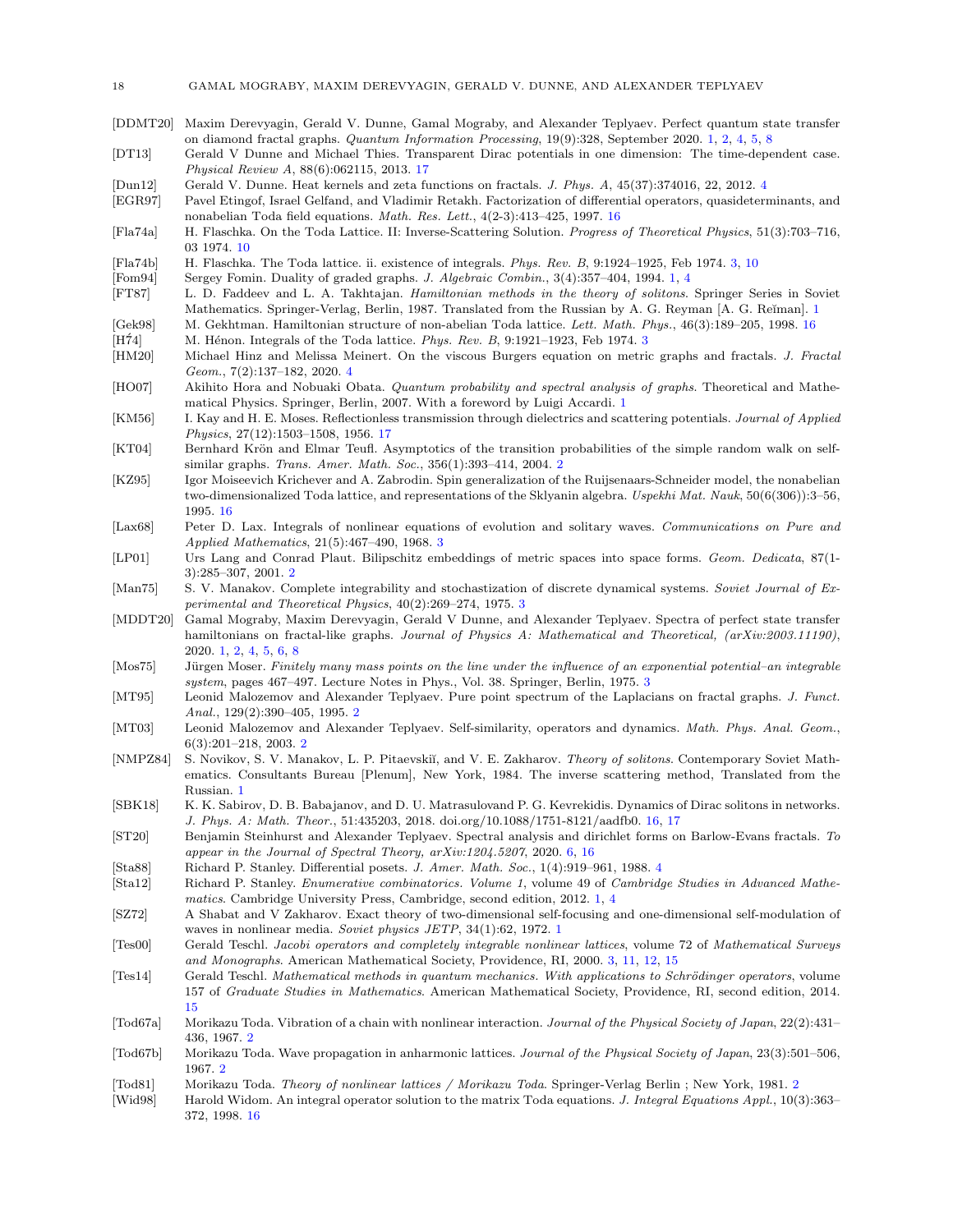### Appendix A. Matrix representations

<span id="page-18-1"></span><span id="page-18-0"></span>A.1. The averaging operator  $\widetilde{\Pi}$ , its adjoint  $\widetilde{\Pi}^*$  and the projector Proj in Example [4.5.](#page-11-1) The averaging operator  $\widetilde{\Pi}$  (see Definition [2.4\)](#page-4-4), its adjoint  $\widetilde{\Pi}^*$  (see Proposition [2.6\)](#page-4-1), orthogonal projection **Proj** onto the subspace of radial functions  $\ell_{rad}^2(G)$  (see Definition [2.4\)](#page-4-4) for Example [4.5:](#page-11-1)

$$
\widetilde{\Pi} = \left(\begin{array}{cccccc} \ddots & \vdots & \vdots & \vdots & \vdots & \vdots & \vdots \\ \ddots & 1 & 0 & 0 & 0 & 0 & \dots \\ \dots & 0 & 1 & 0 & 0 & 0 & 0 & \dots \\ \dots & 0 & 0 & \frac{1}{2} & \frac{1}{2} & 0 & 0 & \dots \\ \dots & 0 & 0 & 0 & 0 & 1 & 0 & \dots \\ \vdots & \vdots & \vdots & \vdots & \vdots & \vdots & \ddots \end{array}\right), \quad \widetilde{\Pi}^* = \left(\begin{array}{cccccc} \ddots & \vdots & \vdots & \vdots & \ddots \\ \dots & 1 & 0 & 0 & 0 & \dots \\ \dots & 0 & 1 & 0 & 0 & \dots \\ \dots & 0 & 0 & 1 & 0 & \dots \\ \dots & 0 & 0 & 1 & 0 & \dots \\ \vdots & \vdots & \vdots & \vdots & \ddots \end{array}\right)
$$

Proj = . . . . . . . . . . . . . . . . . . . . . . . . 1 0 0 0 0 0 . . . . . . 0 1 0 0 0 0 . . . . . . 0 0 <sup>1</sup> 2 1 2 0 0 . . . . . . 0 0 <sup>1</sup> 2 1 2 0 0 . . . . . . 0 0 0 0 1 0 . . . . . . 0 0 0 0 0 1 . . . . . . . . . . . . . . . . . . . . . 

.

<span id="page-18-2"></span>A.2. The radial Lax operator  $P_{rad}(t)$  in Example [4.5.](#page-11-1) Recall  $P_{\mathbb{Z}}(t) := [\mathbf{J}(t)]_+ - [\mathbf{J}(t)]_-,$  where  $[\mathbf{J}(t)]_+$ and  $[\mathbf{J}(t)]_$  define the upper and lower triangular parts of  $\mathbf{J}(t)$  respectively. The corresponding radial Lax operator on G is is directly computed via  $P_{rad}(t) = \tilde{\Pi}^* P_{\mathbb{Z}}(t) \tilde{\Pi}$ . We obtain

$$
\mathbf{P}_{rad}(t) = \begin{pmatrix}\n\ddots & \vdots & \vdots & \vdots & \vdots & \vdots & \vdots & \vdots \\
\cdots & 0 & a_{\mathbb{Z},t}(-2,-1) & 0 & 0 & 0 & 0 & \cdots \\
\cdots & -a_{\mathbb{Z},t}(-2,-1) & 0 & \frac{a_{\mathbb{Z},t}(-1,0)}{2} & \frac{a_{\mathbb{Z},t}(-1,0)}{2} & 0 & 0 & \cdots \\
\cdots & 0 & -a_{\mathbb{Z},t}(-1,0) & 0 & 0 & a_{\mathbb{Z},t}(0,1) & 0 & \cdots \\
\cdots & 0 & 0 & -\frac{a_{\mathbb{Z},t}(0,1)}{2} & -\frac{a_{\mathbb{Z},t}(0,1)}{2} & 0 & 0 & \cdots \\
\cdots & 0 & 0 & 0 & 0 & -a_{\mathbb{Z},t}(1,2) & \cdots \\
\cdots & 0 & 0 & 0 & 0 & -a_{\mathbb{Z},t}(1,2) & 0 & \cdots \\
\vdots & \vdots & \vdots & \vdots & \vdots & \ddots\n\end{pmatrix}
$$